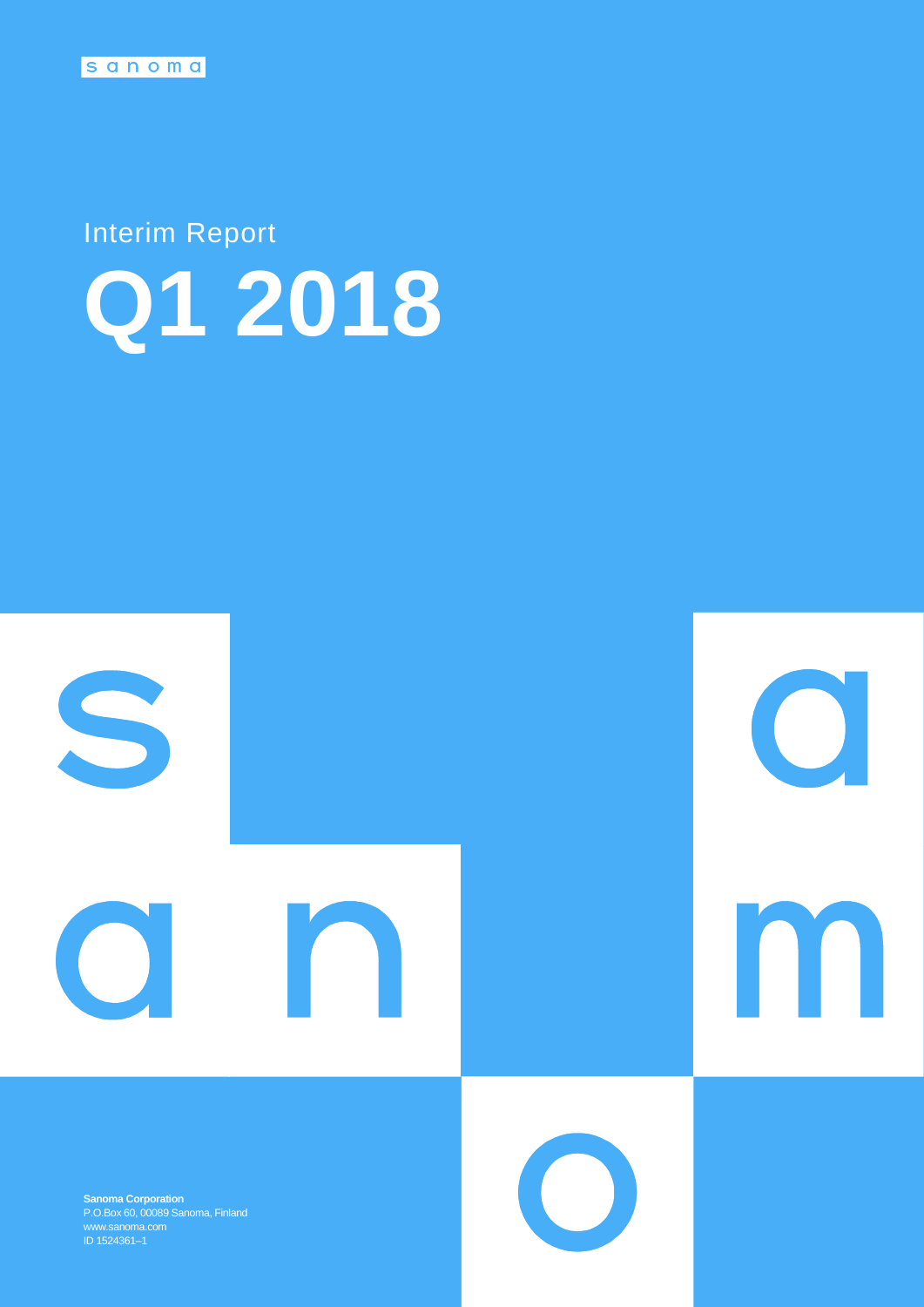#### SANOMA CORPORATION, INTERIM REPORT 1 JANUARY–31 MARCH 2018

## **Seasonally small quarter with structural ordering shifts**

## **Q1 2018**

- Net sales declined to EUR 262 million (2017: 330; adjusted 282) mainly due to structural shifting to later ordering in Learning and soft advertising markets.
- Operational EBIT decreased to EUR 8.2 million (2017: 15; adjusted 20) mainly due to Learning's net sales decline and one-off corrections included in Media Finland's earnings in Q1 2017. Corresponding operational EBIT margin was 3.1% (2017: 4.6%; adjusted 7.2%).
- **EBIT was EUR 8.4 million (2017: -412; adjusted 18).**
- Net financial items decreased significantly to EUR -3 million (2017: -7).
- Operational EPS were EUR 0.02 (2017: 0.04; adjusted 0.06).
- **EPS were EUR 0.02 (2017: -1.74; adjusted 0.05).**
- Cash flow from operations was EUR -37 million (2017: -42; adjusted -40) and capital expenditure was EUR 7 million (2017: 8; adjusted 7).
- **On 16 January Sanoma announced the intention to divest its Belgian women's magazine portfolio.**
- On 7 March Sanoma announced the acquisition of the festival and event business of N.C.D. Production in Finland. Net sales of the acquired business in 2017 was approx. EUR 20 million. The transaction was closed on 18 April.

## **Outlook (unchanged)**

In 2018, Sanoma expects that the Group's consolidated net sales adjusted for structural changes will be slightly below 2017, and operational EBIT margin will be around 14%.

The outlook is based on an assumption of the consumer confidence and advertising markets in the Netherlands and Finland being in line with that of 2017.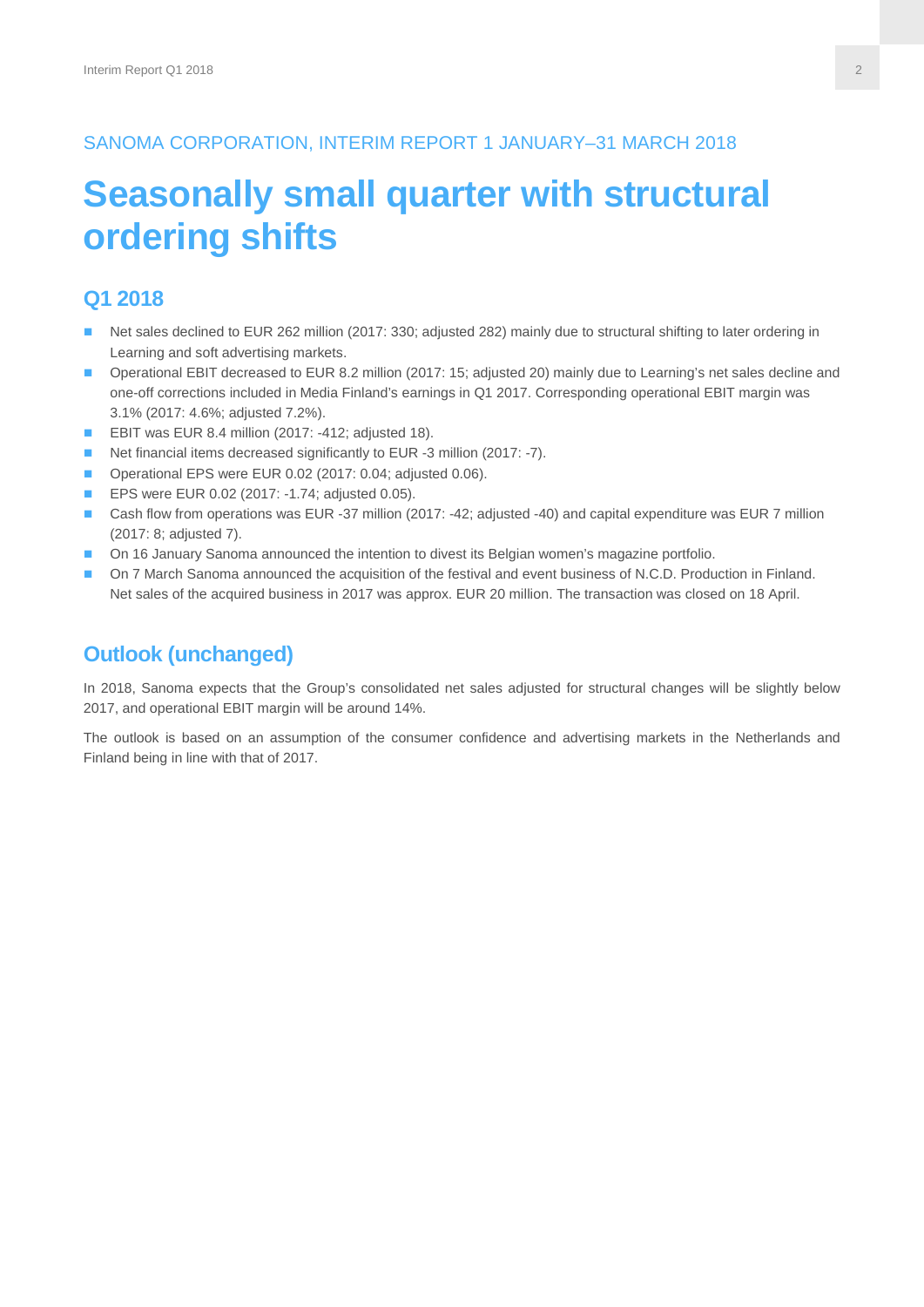#### **Discontinued operations**

Sanoma announced on 16 January 2018 the intention to divest its Belgian women's magazine portfolio. The divested business was consequently classified as Discontinued operations in 2017 financial reporting. All key indicators and income statement related figures presented in this report, including corresponding figures in 2017, cover Continuing operations only unless otherwise stated.

More information on the Discontinued operations' financial performance is available on p. 29.

#### **Impact of the SBS transaction – Adjusted KPIs for Q1 2017**

Sanoma divested the Dutch TV operations of SBS on 19 July 2017. SBS was consolidated in Sanoma's income statement until 30 June 2017 as part of Media BeNe SBU. To enhance comparability between reporting periods, certain comparable adjusted key figures for Q1 2017 for the Group and for Media BeNe are presented in this report. The comparable adjusted figures fully exclude the divested operations of SBS and include 100% of Veronica Uitgeverij and are named as "adjusted".

#### **IFRS 15 restatement**

Sanoma has adopted the new IFRS 15 Revenue from Contracts with Customers as of 1 January 2018 and prepares its financial reports according to the new standard starting from this interim report. IFRS 15 impacts the timing of recognizing revenue and cost. The impact of the new standard on Sanoma Group's annual net sales is considered insignificant, although the phasing over individual quarters will be affected, especially in the Learning SBU. All annual and quarterly financial figures presented in this report have been restated to account for the changes. Adoption of IFRS 15 has no impact on Sanoma's Outlook for 2018 or its long-term financial targets.

More information on the transition to the IFRS 15 standard and its impacts on Sanoma is available in the Accounting principles, p. 20.

#### **Alternative performance measures**

Sanoma presents certain financial performance measures (alternative performance measures or APMs) on a non-IFRS basis. The APMs exclude certain non-operational or non-cash valuation items affecting comparability (IACs) and are provided to reflect the underlying business performance and to enhance comparability from period to period. APMs should not be considered as a substitute for measures of performance in accordance with IFRS.

Sanoma has included Operational EBITDA as a new APM in its financial reporting starting from this interim report. As depreciation, amortization, impairments and IACs are excluded from the Operational EBITDA it is considered to complement other performance measures and provide valuable information to investors.

More information is available at Sanoma.com. Reconciliations are presented on p. 16 in this report. Definitions of key IFRS indicators and APMs are presented on p. 31.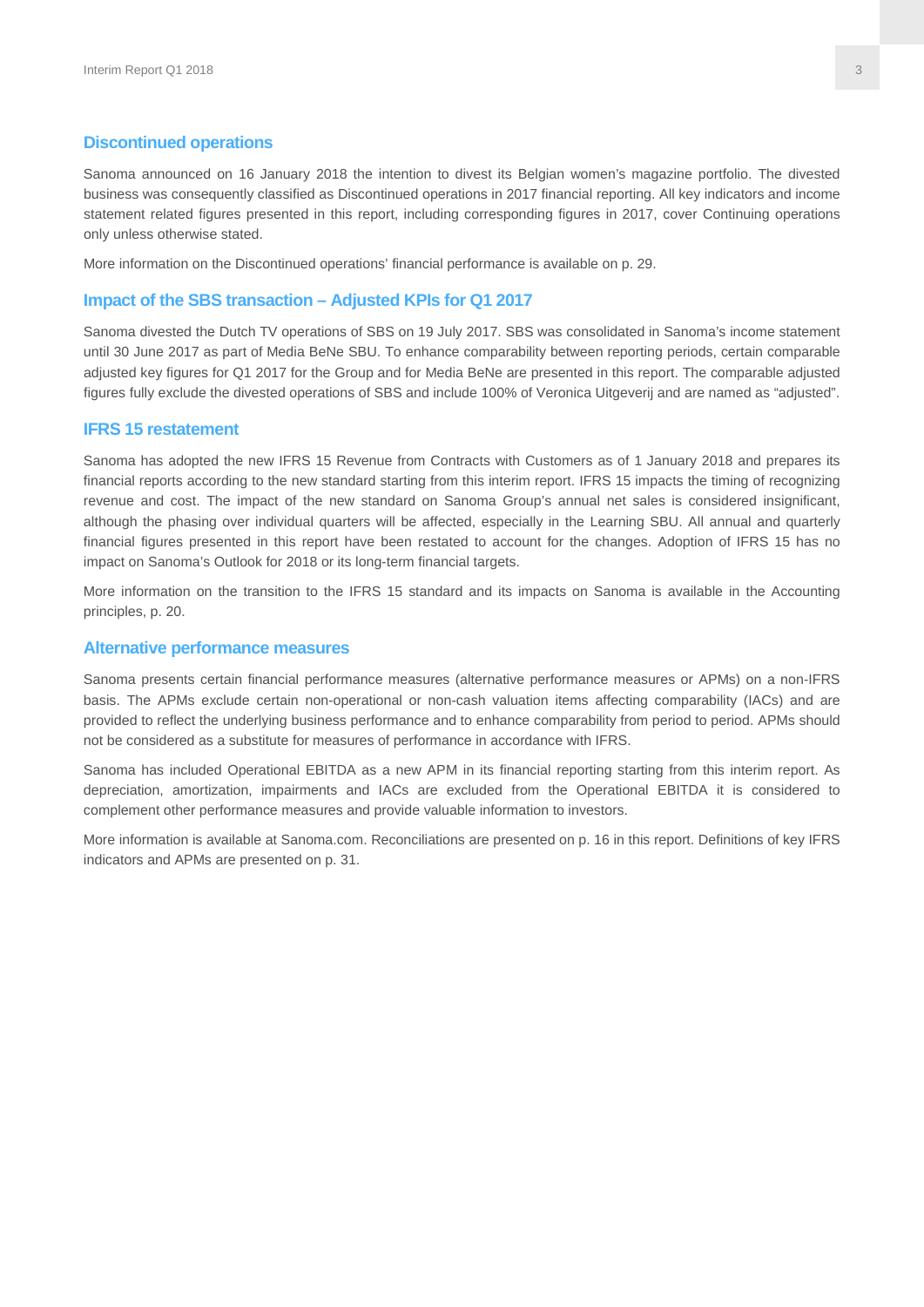## **Key indicators \***

| <b>EUR million</b>                                                      | Q1 2018 | Q1 2017<br>adjusted | <b>Change</b> | Q1 2017  | FY 2017  |
|-------------------------------------------------------------------------|---------|---------------------|---------------|----------|----------|
| Net sales                                                               | 261.6   | 282.2               | $-7%$         | 329.8    | 1,434.7  |
| <b>Operational EBITDA</b>                                               | 44.4    | 57.9                | $-23%$        | 85.8     | 392.3    |
| margin                                                                  | 17.0%   | 20.5%               |               | 26.0%    | 27.3%    |
| <b>Operational EBIT</b>                                                 | 8.2     | 20.4                | $-60%$        | 15.2     | 176.7    |
| margin                                                                  | 3.1%    | 7.2%                |               | 4.6%     | 12.3%    |
| <b>EBIT</b>                                                             | 8.4     | 17.7                | $-53%$        | $-412.1$ | $-240.5$ |
| Result for the period **                                                | $-5.1$  | 8.4                 | $-160%$       | $-420.0$ | $-299.3$ |
|                                                                         |         |                     |               |          |          |
| Cash flow from operations **                                            | $-37.2$ | $-40.4$             | 8%            | $-42.4$  | 141.2    |
| Capital expenditure ** ' ***                                            | 7.2     | 6.7                 | 8%            | 7.5      | 36.5     |
| Cash flow from operations less capital expenditure **                   | $-44.4$ | $-47.0$             | 6%            | $-49.9$  | 104.7    |
|                                                                         |         |                     |               |          |          |
| Equity ratio **                                                         | 34.1%   |                     |               | 27.3%    | 38.2%    |
| Net debt **                                                             | 438.9   |                     |               | 864.2    | 391.8    |
| Net debt / Adj. EBITDA **                                               | 2.0     |                     |               | 3.5      | 1.7      |
|                                                                         |         |                     |               |          |          |
| Average number of employees (FTE)                                       | 4,393   | 4,627               | $-5%$         | 5,002    | 4,746    |
|                                                                         |         |                     |               |          |          |
| Operational EPS, EUR, continuing operations                             | 0.02    | 0.06                | $-67%$        | 0.04     | 0.70     |
| Operational EPS, EUR **                                                 | 0.03    | 0.06                | $-55%$        | 0.04     | 0.72     |
| EPS, EUR, continuing operations                                         | 0.02    | 0.05                | $-58%$        | $-1.74$  | $-1.02$  |
| EPS, EUR **                                                             | $-0.03$ | 0.05                | $-168%$       | $-1.74$  | $-1.00$  |
| Cash flow from operations per share, EUR **                             | $-0.23$ | $-0.25$             | $-8%$         | $-0.26$  | 0.87     |
| Cash flow from operations less capital expenditure per<br>share, EUR ** | $-0.27$ | $-0.29$             | $-6%$         | $-0.31$  | 0.64     |

\* Q1 2017 and FY 2017 figures have been restated due to a change in IFRS 15 and were originally published on 27 March 2018. More information on the restatement is available in Accounting principles on p. 20.

\*\* Including continuing and discontinued operations.

\*\*\* Earlier capital expenditure was presented on an accrual basis.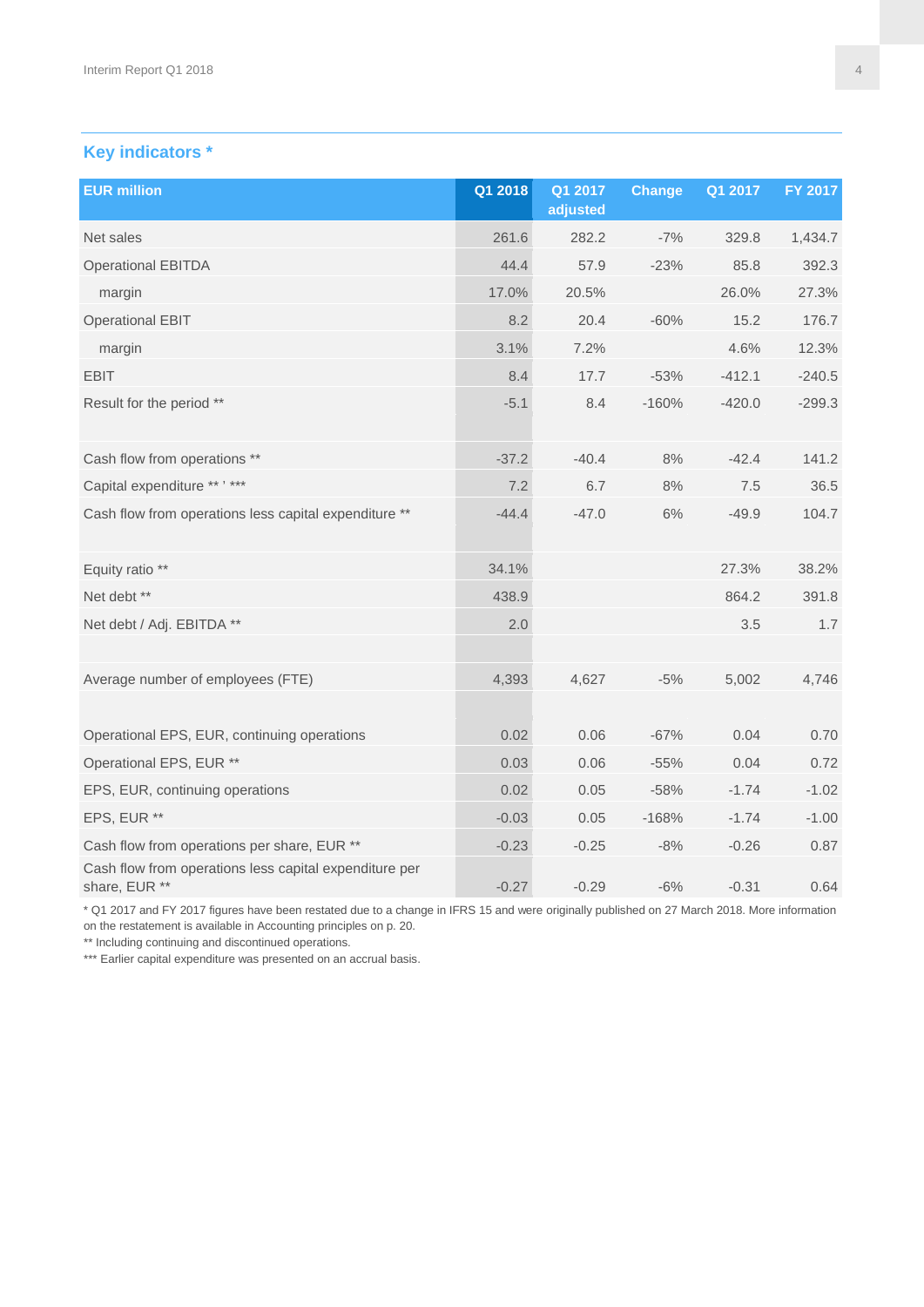## **President and CEO Susan Duinhoven:**

"Sanoma did relatively well in the first quarter. First quarter typically is seasonally the smallest for us both in the media and especially in the learning business. In Learning, we have already during the last years seen some structural shifting in ordering from Q1 to later quarters, and while it moderated slightly last year, this year it accelerated. The learning business has, by nature, an annual cycle with strong seasonality. The business accelerates towards the start of the new school year creating a peak season in the second and especially third quarter.

Softness in advertising markets continued and had an adverse impact on our media businesses. Profitability of Media BeNe improved – mostly thanks to the actions we have taken to adjust our operations to the post-SBS scale and reduced complexity. In Media Finland, the comparable earnings (excluding the one-off correction in Q1 2017) declined somewhat following the negative advertising sales development.

We progressed on our strategic path during the quarter with two recent transactions. The divestment of our Belgian women's magazine portfolio is going as planned; agreement with our social partners and employee representatives has been reached and the transaction is expected to be finalized early Q3 2018. In Finland, we acquired the festival and events business of N.C.D. Production and strengthened our cross-media entertainment proposition. Live events is a growing market with above average profitability compared to media industry in general. This acquisition is a very good example of our growth strategy: a bolt-on acquisition that complements our existing businesses and creates advantages for advertisers, consumers and the creative talent. We will integrate our existing events business into the acquired business and our enhanced offering opens up new opportunities for our customers.

During 2018, the pattern of our business and financial performance will be different compared to previous year with more emphasis on the second half of the year. On the cost side, we expect to see some higher increase in paper costs compared to last years, especially for the newsprint in Finland. We see interesting business opportunities and continue to improve profitability in our SBUs. We continue to focus on our long-term strategy of synergetic bolt-on acquisitions and increasing dividend, and our outlook for this year remains unchanged."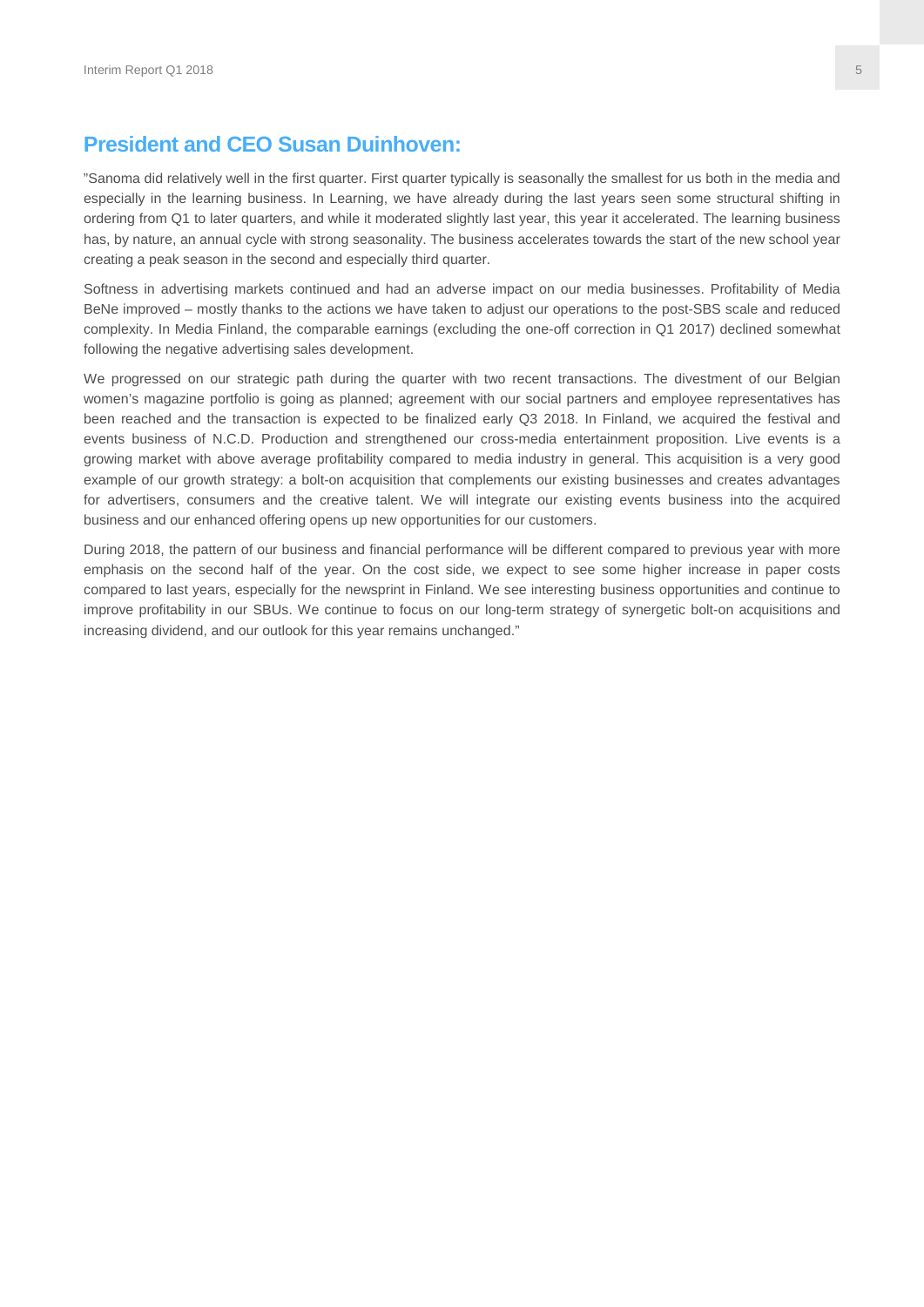## **Financial review Q1 2018**

Net sales declined to EUR 262 million (2017: 330; adjusted 282). In Learning, the structural shifting of business to later ordering had an adverse net sales impact. Due to the soft advertising markets, net sales of Media BeNe and Media Finland also declined. Net sales development adjusted for all structural changes was -6% (2017: -1%).

#### **Net sales by SBU**

| <b>EUR million</b> | Q1 2018 | Q1 2017<br>adjusted | <b>Change</b> | Q1 2017 |
|--------------------|---------|---------------------|---------------|---------|
| Media Finland      | 137.0   | 144.1               | $-5%$         | 144.1   |
| Media BeNe         | 95.8    | 101.9               | $-6%$         | 149.5   |
| Learning           | 28.9    | 36.2                | $-20%$        | 36.2    |
| Other operations   | $-0.1$  | $-0.1$              | $0\%$         | $-0.1$  |
| <b>Group total</b> | 261.6   | 282.2               | $-7%$         | 329.8   |

Operational EBITDA declined to EUR 44 million (2017: 86; adjusted 58). Operational EBIT decreased to EUR 8 million (2017: 15; adjusted 20), corresponding to a margin of 3.1% (2017: 4.6%; adjusted 7.2%). The decline was mainly due to lower net sales in Learning and one-off corrections of EUR 4 million included in Q1 2017 earnings of Media Finland. Earnings improved in Media BeNe and Other operations.

#### **Operational EBIT by SBU**

| <b>EUR million</b> | Q1 2018 | Q1 2017<br>adjusted | <b>Change</b> | Q1 2017 |
|--------------------|---------|---------------------|---------------|---------|
| Media Finland      | 13.1    | 19.0                | $-31%$        | 19.0    |
| Media BeNe         | 14.9    | 14.2                | 5%            | 8.9     |
| Learning           | $-18.0$ | $-10.9$             | $-66%$        | $-10.9$ |
| Other operations   | $-1.7$  | $-1.9$              | 12%           | $-1.9$  |
| <b>Group total</b> | 8.2     | 20.4                | $-60%$        | 15.2    |

EBIT was EUR 8 million (2017: -412; adjusted 18). EBIT included EUR 0.2 million (2017: -427; adjusted -3) net of items affecting comparability, consisting of restructuring expenses in Media Finland and in Learning as well as a release of earlier provision for unused office space in Media BeNe. In Q1 2017, IACs mainly consisted of the capital loss related to the divestment of SBS.

#### **Items affecting comparability and reconciliation of operational EBIT**

| <b>EUR million</b>                  | Q1 2018 | Q1 2017  |
|-------------------------------------|---------|----------|
| <b>EBIT</b>                         | 8.4     | $-412.1$ |
| Items affecting comparability       |         |          |
| Restructuring expenses              | 0.2     | $-3.6$   |
| Capital gains / losses              |         | $-423.7$ |
| Items affecting comparability total | 0.2     | $-427.3$ |
| <b>Operational EBIT</b>             | 8.2     | 15.2     |

A detailed reconciliation on SBU level is presented in p. 16.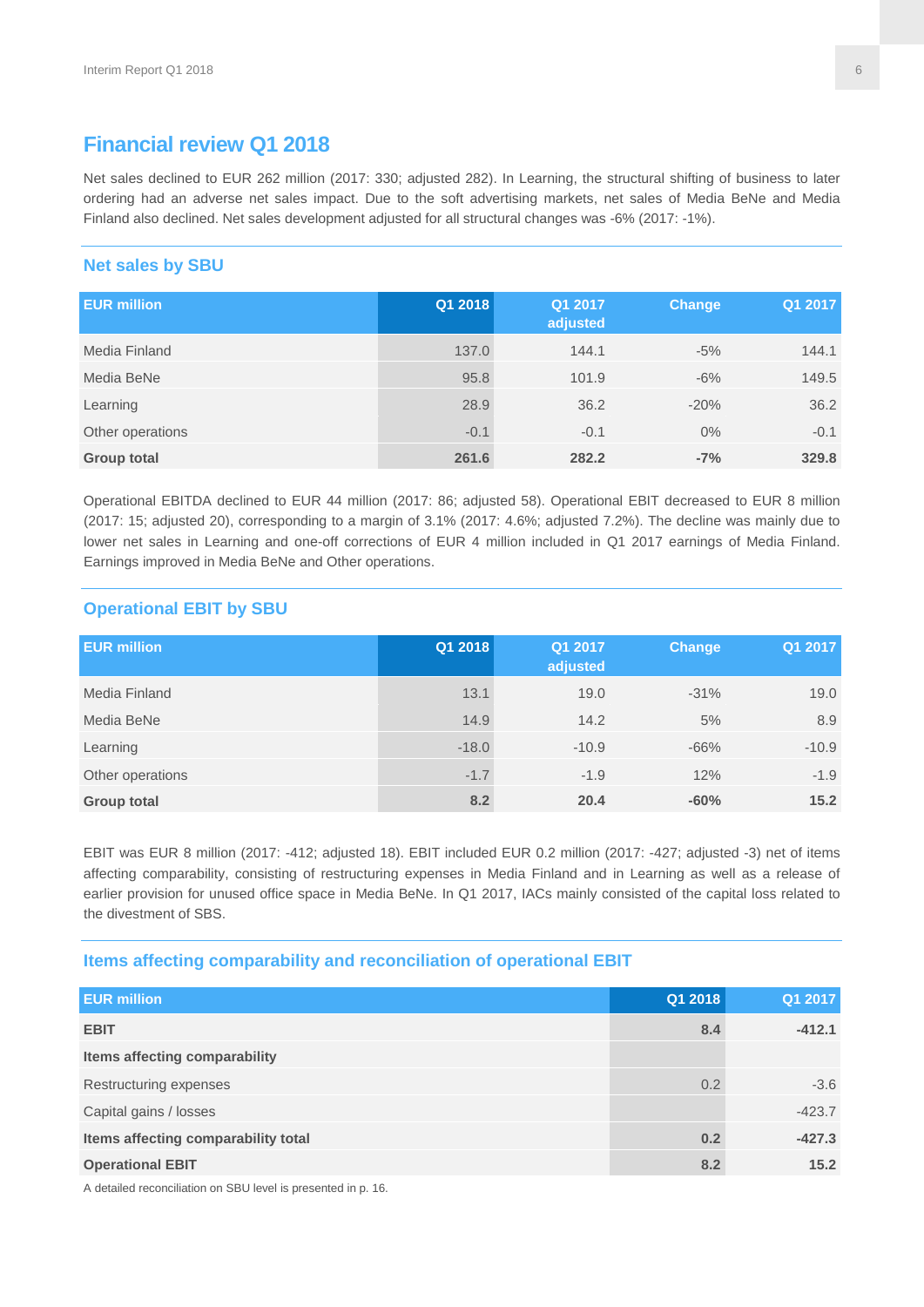Net financial items totalled EUR -3 million (2017: -7). The improvement was due to the significant decrease of interestbearing liabilities and lower average interest rate.

Result before taxes amounted to EUR 5 million (2017: -419). Income taxes were EUR 2 million (2017: 2). Result for the period was EUR 4 million (2017: -420) and including Discontinued operations EUR -5 million (2017: -420).

Operational earnings per share were EUR 0.02 (2017: 0.04; adjusted 0.06). Earnings per share were EUR 0.02 (2017: -1.74; adjusted 0.05) and including Discontinued operations EUR -0.03 (2017: -1.74; adjusted 0.05).

#### **Financial position and cash flow**

At the end of March 2018, the consolidated balance sheet totalled EUR 1,578 million (2017: 2,168). The decrease is mainly attributable to the divestment of the SBS TV operations.

Interest-bearing net debt amounted to EUR 439 million (2017: 864). At the end of March 2018, net debt to adjusted EBITDA ratio was 2.0 (2017: 3.5) being clearly below the Group's long-term target level (< 2.5).

Equity totalled EUR 487 million (2017: 550). The decrease is due to the negative total comprehensive income of continuing and discontinued operations as well as declaring the dividend to be paid. Equity ratio was 34.1% (2017: 27.3%).

In January–March 2018, the Group's cash flow from operations was EUR -37 million (2017: -42). The positive impact of lower net financial items was partially offset by lower profitability and higher taxes paid, which were mostly related to the real estate sale in Helsinki, Finland in Q4 2017. Capital expenditure was EUR 7 million (2017: 8). Cash flow from operations less capital expenditure was EUR -44 million (2017: -50) and EUR -0.27 per share (2017: -0.31).

## **Acquisitions and divestments**

On 16 January 2018, Sanoma announced an intention to divest its Belgian women's magazine portfolio, part of Media BeNe SBU, to Roularta Media Group. Enterprise value of the divested assets is EUR 34 million. Net sales were EUR 81 million and operational EBIT EUR 7 million (EBIT margin 8.1%) in 2017. The transaction is subject to closing conditions including customary regulatory approvals and social consultation with the employee representatives, and is expected to be closed early Q3 2018. Restructuring costs, capital gains and similar one-off items related to the transaction will be booked into the Discontinued operations' net result for 2018. In Q1 2018, a restructuring provision of EUR 17 million was disclosed in the Discontinued operations' result. Cash flow impact due to the payment of restructuring costs is expected after the closing of the transaction. More information on the Discontinued operations' financial performance is available on p. 29.

On March 7 2018, Sanoma announced that it has entered into an agreement to acquire the festival and event business of N.C.D Production Ltd. and its group companies. Net sales of the acquired operations were approx. EUR 20 million in 2017. The acquired operations will be moved into a newly established company, of which Sanoma holds 60% and the current owner of N.C.D Production the remainder. The transaction was closed in April 2018.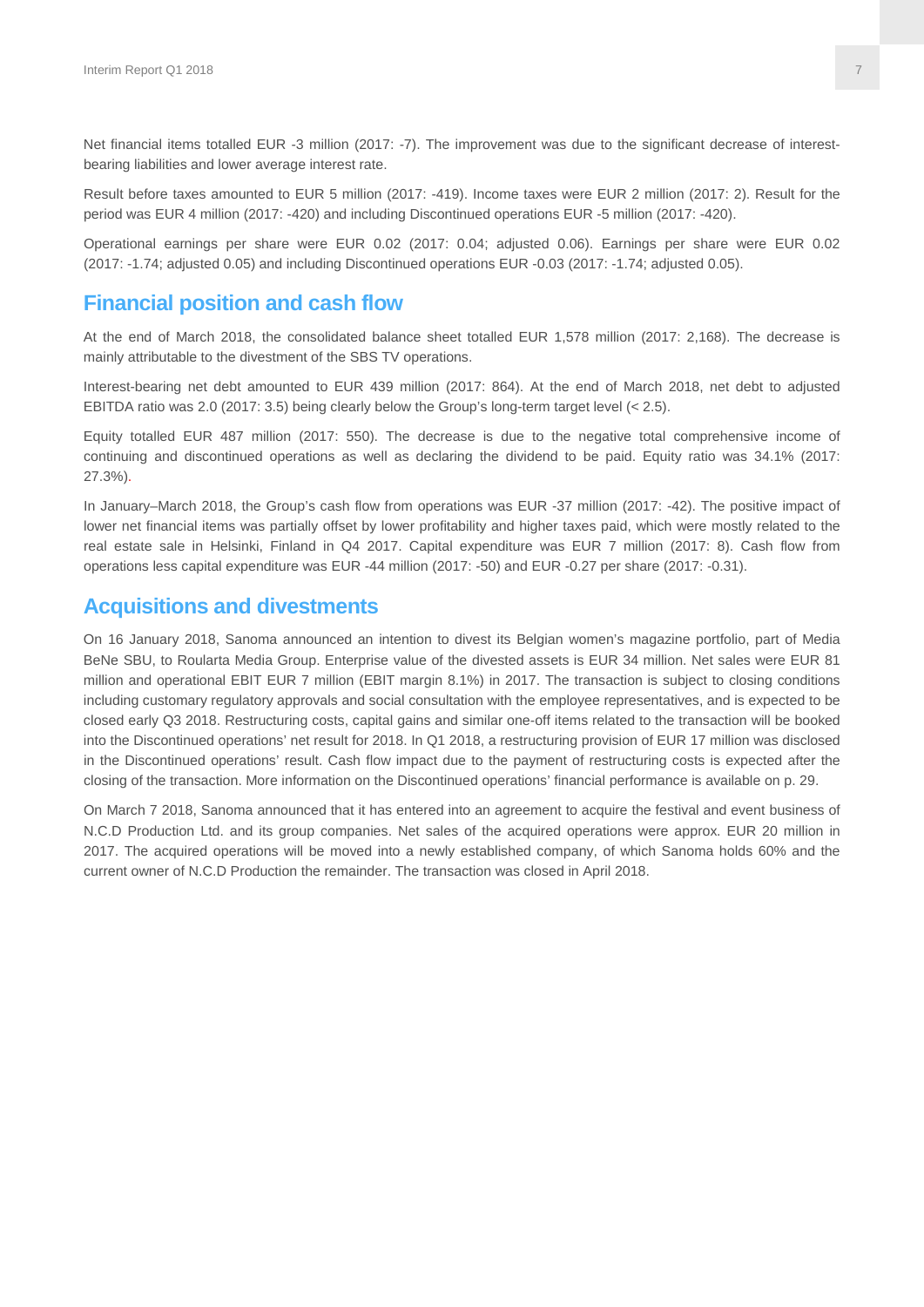## **Media Finland**

Sanoma Media Finland is the leading media company in Finland. We provide information, experiences, inspiration and entertainment through multiple media platforms: newspapers, TV, radio, events, magazines, online and mobile channels. We have leading brands and services, like Aku Ankka, Me Naiset, Helsingin Sanomat, Oikotie, Ilta-Sanomat, Nelonen, Radio Suomipop and Ruutu. Sanoma's brands reach almost all Finns every day. For advertisers, we are a trusted partner with insight, impact and reach.

#### **Key indicators**

| <b>EUR million</b>                | Q1 2018 | Q1 2017 | <b>Change</b> | FY 2017 |
|-----------------------------------|---------|---------|---------------|---------|
| Net sales                         | 137.0   | 144.1   | $-5%$         | 570.4   |
| <b>Operational EBITDA</b>         | 35.8    | 42.9    | $-17%$        | 155.7   |
| <b>Operational EBIT</b>           | 13.1    | 19.0    | $-31%$        | 65.5    |
| Margin                            | 9.5%    | 13.2%   |               | 11.5%   |
| EBIT <sup>*</sup>                 | 11.6    | 19.6    | $-41%$        | 71.8    |
| Capital expenditure               | 1.8     | 1.0     | 79%           | 6.4     |
| Average number of employees (FTE) | 1.709   | 1.719   | $-1%$         | 1,744   |

\* Including IAC of EUR -1.5 million in Q1 2018, EUR 0.5 million in Q1 2017 and EUR 6.2 million in FY 2017. Reconciliation of operational EBITDA and operational EBIT is presented in a separate table on p. 16.

#### **Net sales by category**

| <b>EUR million</b> | Q1 2018 | Q1 2017 | <b>Change</b> | <b>FY 2017</b> |
|--------------------|---------|---------|---------------|----------------|
| Print              | 76.5    | 78.9    | $-3%$         | 313.3          |
| Non-print          | 60.5    | 65.2    | $-7%$         | 257.1          |
| Net sales total    | 137.0   | 144.1   | $-5%$         | 570.4          |

| <b>EUR million</b> | Q1 2018 | Q1 2017 | <b>Change</b> | <b>FY 2017</b> |
|--------------------|---------|---------|---------------|----------------|
| Advertising sales  | 62.0    | 67.2    | $-8%$         | 263.4          |
| Subscription sales | 53.2    | 53.6    | $-1\%$        | 211.9          |
| Single copy sales  | 11.1    | 10.7    | 3%            | 44.3           |
| Other              | 10.7    | 12.6    | $-15%$        | 50.8           |
| Net sales total    | 137.0   | 144.1   | $-5%$         | 570.4          |

Other sales mainly include marketing services, event marketing, custom publishing, books and printing.

#### **Q1 2018**

Net sales of Media Finland declined to EUR 137 million (2017: 144) with both print and non-print sales decreasing. Advertising sales followed the negative market development. Q1 2017 advertising sales included EUR 3 million of one-off corrections related to changes in accounting estimates. Subscription sales were stable.

According to the Finnish Advertising Trends survey for March 2018 by Kantar TNS, the advertising market in Finland decreased by 2% on a net basis in Q1 2018. Advertising in newspapers decreased by 12%, in magazines by 7% and in radio by 4%, whereas advertising on TV increased by 1% and online excluding search and social media by 7%.

Operational EBIT decreased to EUR 13 million (2017: 19). Q1 2017 operational EBIT included one-off corrections of EUR 4 million related to changes in accounting estimates. Declining net sales had an adverse impact on earnings.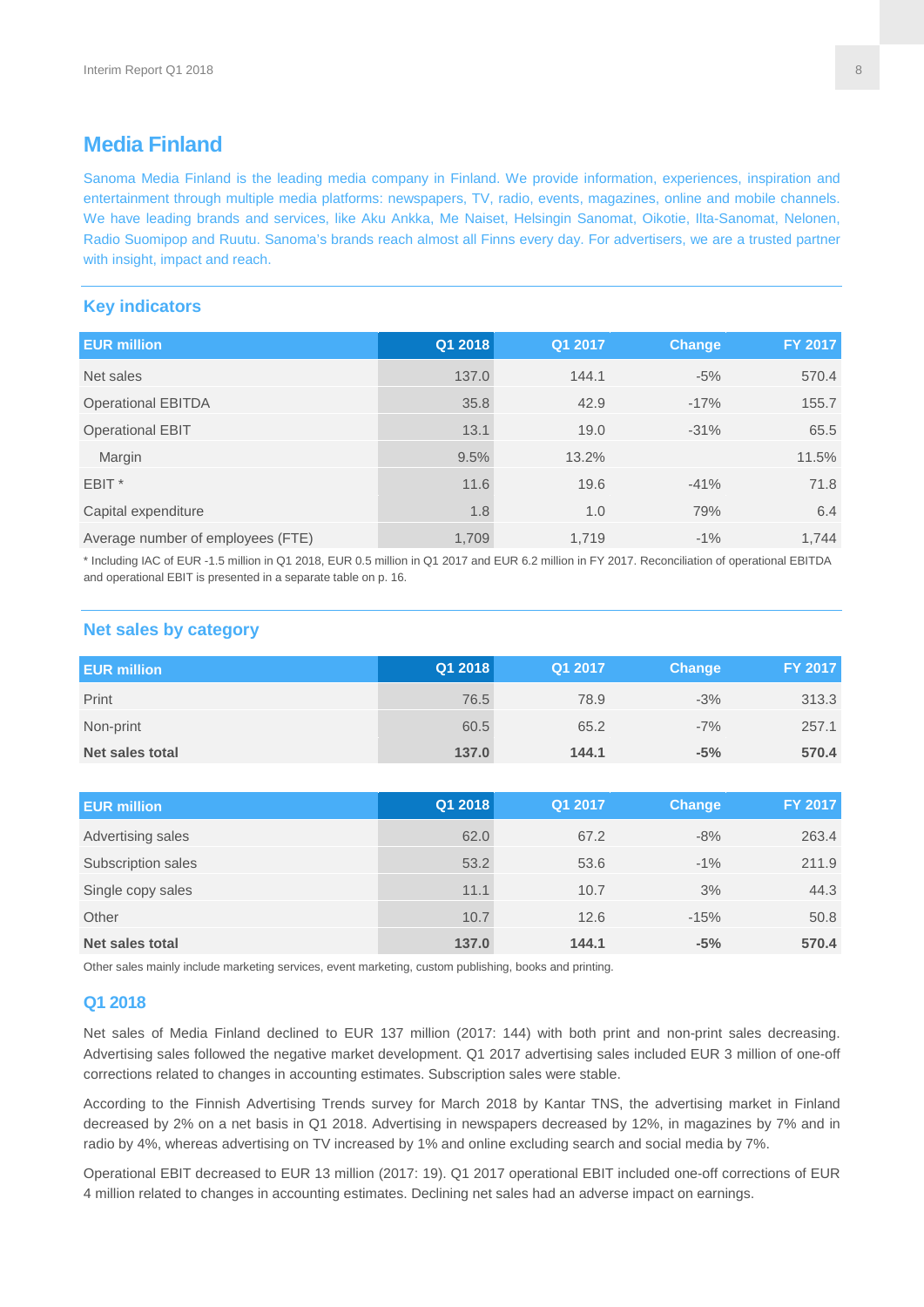EBIT was EUR 12 million (2017: 20). Items affecting comparability included in EBIT totalled EUR -1 million (2017: 1) and consisted of restructuring expenses.

Capital expenditure totalled EUR 2 million (2017: 1) and consisted mainly of maintenance investments.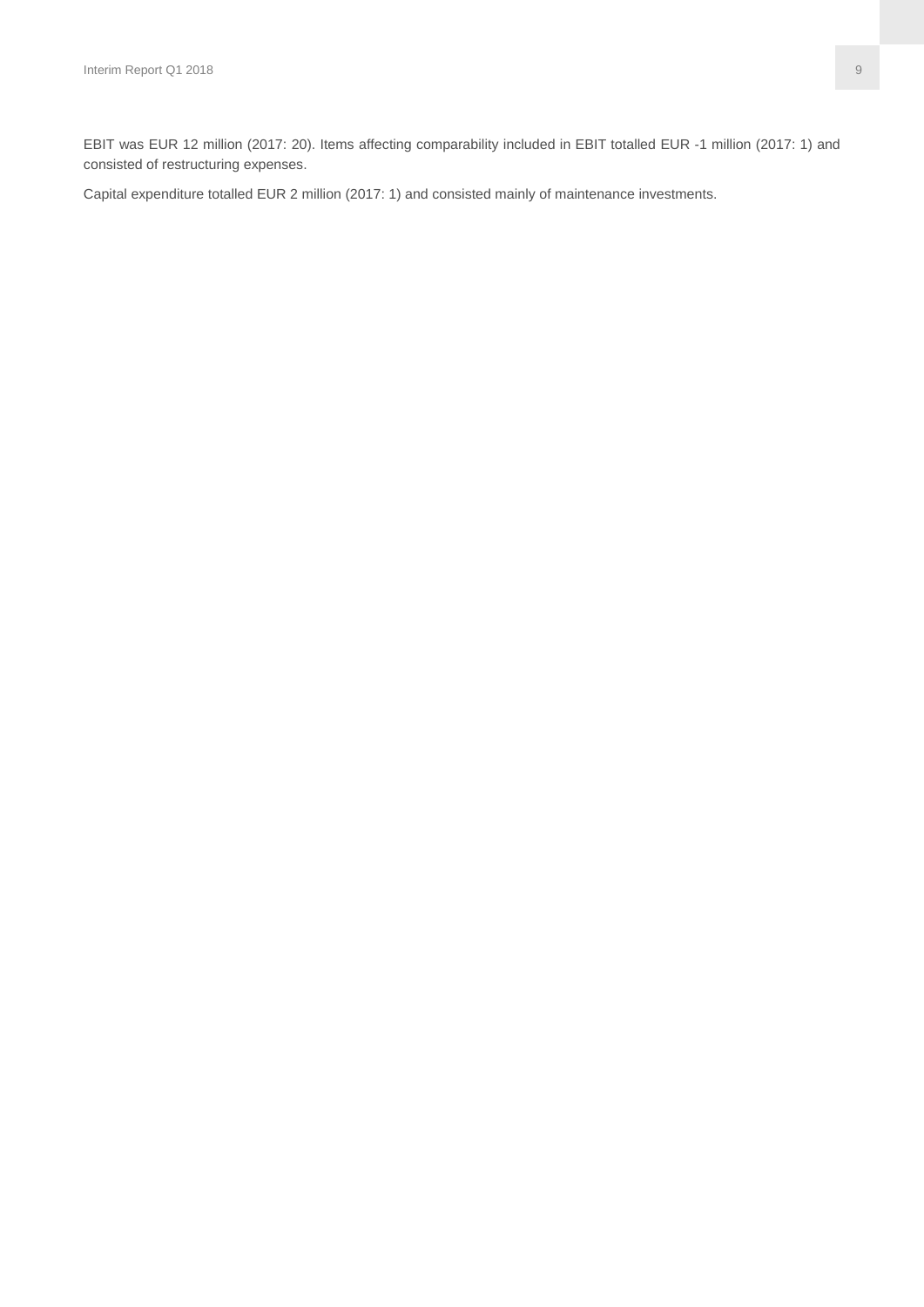## **Media BeNe**

Sanoma Media BeNe includes the Dutch consumer media operations and the press distribution business Aldipress. We have a leading cross media portfolio with strong brands and market positions in magazines, news, events, custom media, e-commerce, websites and apps. Through combining content and customer data, we develop successful marketing solutions for our clients. In total, Sanoma Media BeNe reaches over 12 million consumers every month.

#### **Key indicators**

| <b>EUR million</b>                | Q1 2018 | Q1 2017<br>adjusted | <b>Change</b> | Q1 2017  | FY 2017  |
|-----------------------------------|---------|---------------------|---------------|----------|----------|
| Net sales                         | 95.8    | 101.9               | $-6%$         | 149.5    | 546.4    |
| <b>Operational EBITDA</b>         | 16.3    | 16.4                | $-0\%$        | 44.3     | 141.0    |
| <b>Operational EBIT</b>           | 14.9    | 14.2                | 5%            | 8.9      | 65.8     |
| margin                            | 15.5%   | 13.9%               |               | 6.0%     | 12.0%    |
| EBIT <sup>*</sup>                 | 16.9    | 14.2                | 19%           | $-408.4$ | $-366.0$ |
| Capital expenditure               | 0.9     | 1.3                 | $-30%$        | 2.1      | 4.0      |
| Average number of employees (FTE) | 1.054   | 1.183               | $-11%$        | 1.557    | 1,316    |

\* Including IAC of EUR 2.0 million in Q1 2018, EUR -424.6 million in Q1 2017 and EUR -437.1 million in FY 2017. Full reconciliation of operational EBITDA and operational EBIT is presented in a separate table on p. 16.

#### **Net sales by category**

| <b>EUR million</b> | Q1 2018 | Q1 2017<br>adjusted | <b>Change</b> | Q1 2017 | FY 2017 |
|--------------------|---------|---------------------|---------------|---------|---------|
| Print              | 60.6    | 63.6                | $-5%$         | 63.6    | 262.0   |
| Non-print          | 24.8    | 27.3                | $-9%$         | 74.9    | 236.0   |
| Other              | 10.4    | 11.0                | $-5%$         | 11.0    | 48.4    |
| Net sales total    | 95.8    | 101.9               | $-6%$         | 149.5   | 546.4   |

| <b>EUR million</b>         | Q1 2018 | Q1 2017<br>adjusted | <b>Change</b> | Q1 2017 | FY 2017 |
|----------------------------|---------|---------------------|---------------|---------|---------|
| Circulation sales          | 53.3    | 54.3                | $-2\%$        | 54.3    | 219.7   |
| subscription sales (print) | 36.4    | 36.8                | $-1\%$        | 36.8    | 144.2   |
| single copy sales (print)  | 16.9    | 17.5                | $-4%$         | 17.5    | 75.5    |
| Advertising sales          | 15.8    | 20.1                | $-22%$        | 58.9    | 172.5   |
| Other                      | 26.7    | 27.4                | $-3%$         | 36.3    | 154.2   |
| Net sales total            | 95.8    | 101.9               | $-6\%$        | 149.5   | 546.4   |

Other sales mainly include press distribution and marketing services, event marketing, custom publishing and books.

#### **Q1 2018**

Net sales of Media BeNe declined to EUR 96 million (2017: 150; adjusted 102). Circulation sales were stable. Advertising sales declined mainly due to the divestment of comparison site Kieskeurig.nl in June 2017 and a weak market development.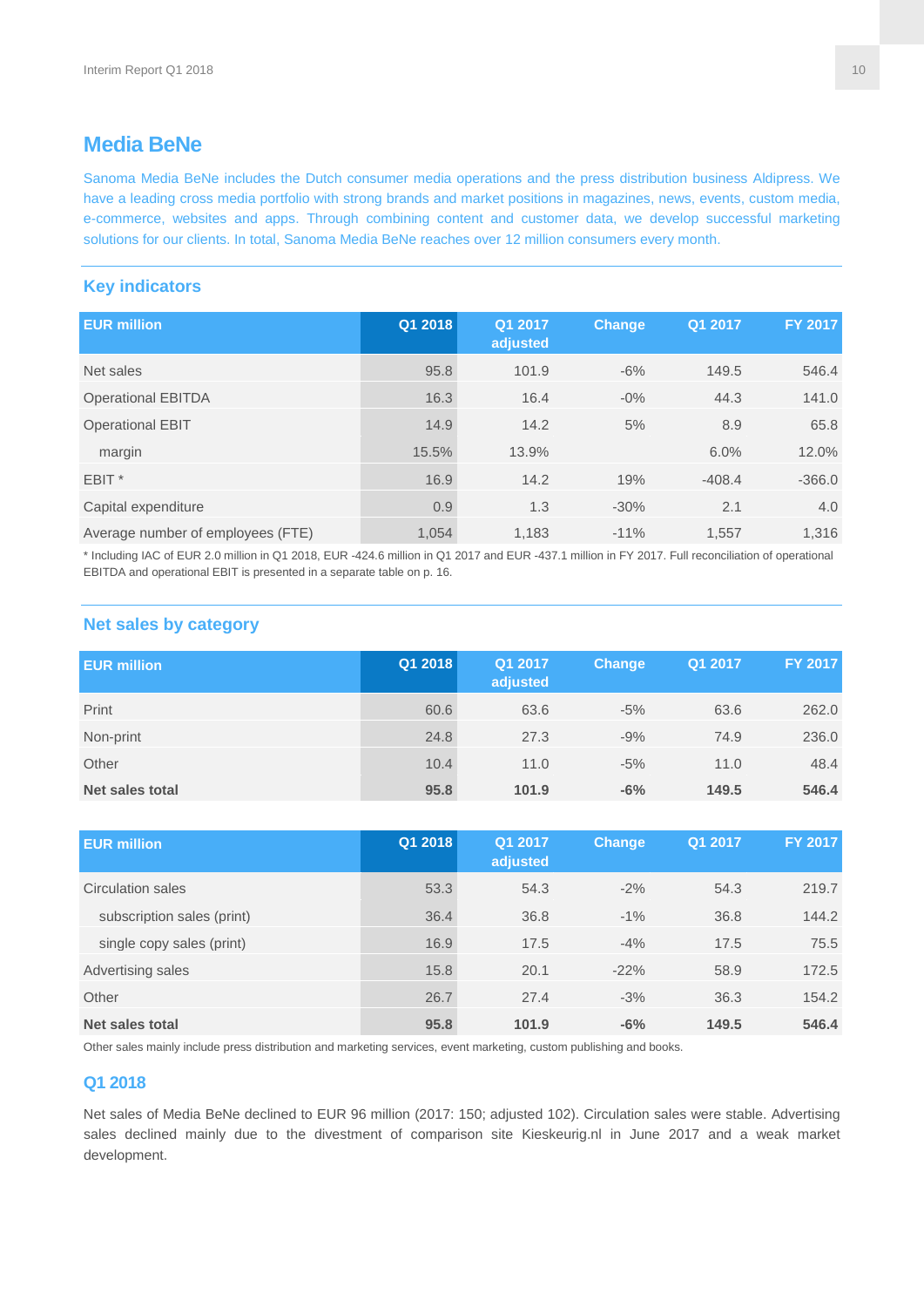Operational EBIT improved to EUR 15 million (2017: 9; adjusted 14) representing a solid margin of 15.5% (2017: 6.0%; adjusted 13.9%). Profitability improvement was mostly driven by the benefits of the streamlined organisation and continued cost innovations in particular on fixed costs.

EBIT was EUR 17 million (2017: -408; adjusted 14). Items affecting comparability included in EBIT totalled EUR 2 million (2017: -425; adjusted 0) and consisted of an adjustment of provision for unused office space in the Netherlands.

Capital expenditure totalled EUR 1 million (2017: 2; adjusted 1) and was related to ICT development.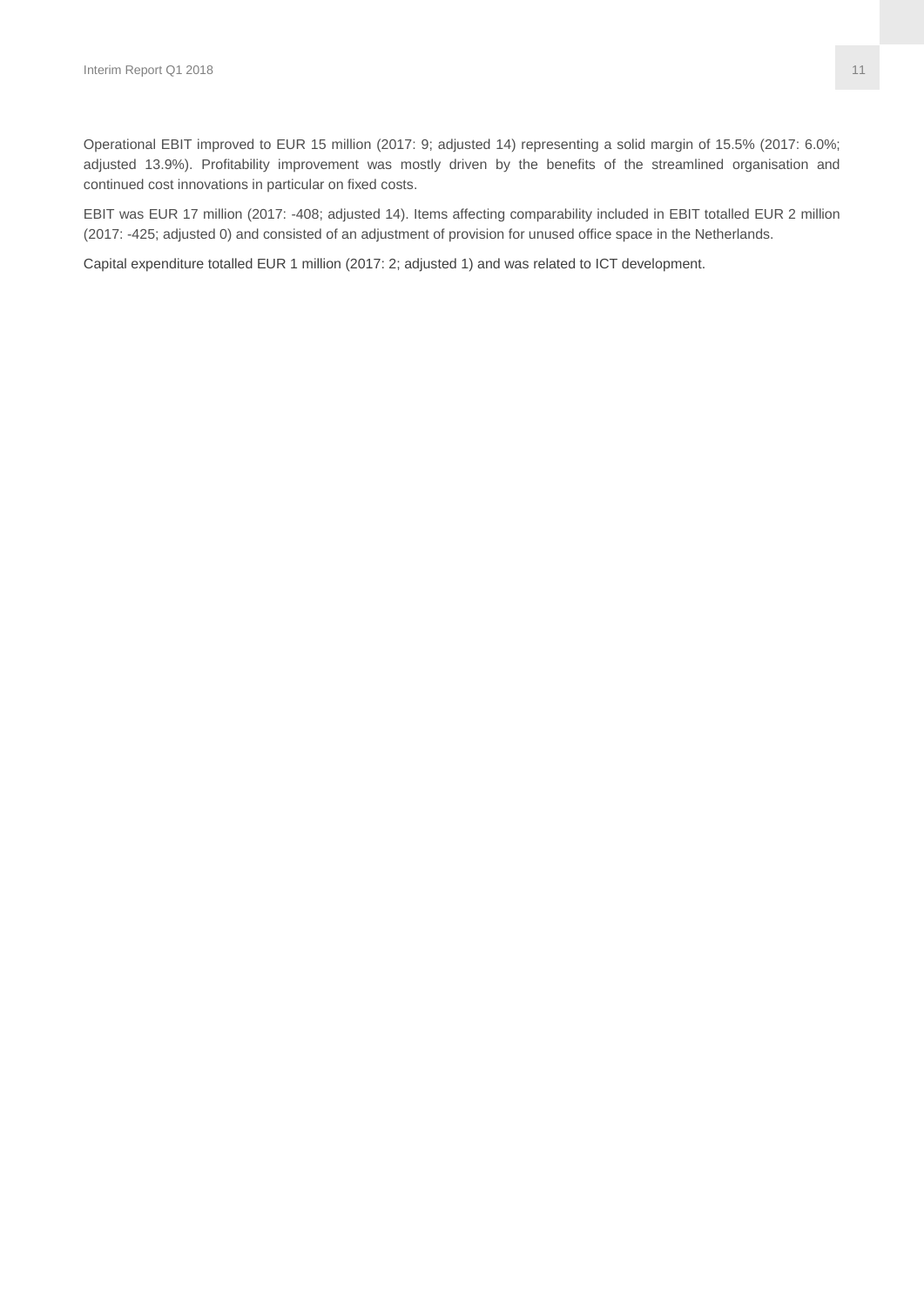## **Learning**

Sanoma Learning is one of Europe's leading learning companies, serving some 10 million pupils and one million teachers. Through our multi-channel learning solutions we help to engage pupils in achieving good learning outcomes, and support the effective work of the professional teachers in primary, secondary and vocational education. Through our local companies, we contribute to some of the world's best-performing education systems including Poland, the Netherlands, Finland, Belgium and Sweden.

#### **Key indicators**

| <b>EUR million</b>                | Q1 2018  | Q1 2017   | Change  | FY 2017 |
|-----------------------------------|----------|-----------|---------|---------|
| Net sales                         | 28.9     | 36.2      | $-20%$  | 318.3   |
| <b>Operational EBITDA</b>         | $-7.3$   | $-0.7$    | $-975%$ | 100.0   |
| <b>Operational EBIT</b>           | $-18.0$  | $-10.9$   | $-66%$  | 55.6    |
| margin                            | $-62.2%$ | $-30.0\%$ |         | 17.5%   |
| EBIT <sup>*</sup>                 | $-18.4$  | $-11.4$   | $-61%$  | 43.9    |
| Capital expenditure               | 3.5      | 3.3       | 5%      | 19.2    |
| Average number of employees (FTE) | 1,353    | 1,442     | $-6%$   | 1,401   |

\* Including IAC of EUR -0.4 million in Q1 2018, EUR -0.6 million in Q1 2017 and EUR -11.7 million in FY 2017. Reconciliation of operational EBITDA and operational EBIT is presented in a separate table on p. 16.

#### **Net sales by country**

| <b>EUR million</b>               | Q1 2018 | Q1 2017 | Change | FY 2017 |
|----------------------------------|---------|---------|--------|---------|
| Poland                           | 5.1     | 4.3     | 17%    | 100.0   |
| The Netherlands                  | 11.6    | 20.4    | $-43%$ | 91.6    |
| Finland                          | 5.6     | 4.7     | 18%    | 52.4    |
| Sweden                           | 3.5     | 3.5     | $-2%$  | 22.5    |
| Belgium                          | 3.2     | 3.2     | $-1%$  | 52.2    |
| Other companies and eliminations | 0.0     | 0.0     | $0\%$  | $-0.4$  |
| Net sales total                  | 28.9    | 36.2    | $-20%$ | 318.3   |

#### **Q1 2018**

Net sales of Learning declined to EUR 29 million (2017: 36) due to significantly lower sales in the Netherlands, where the traditional spring orders are structurally moving from Q1 to later quarters.

The learning business has, by nature, an annual cycle with strong seasonality. The first and fourth quarters are typically loss-making, while most of net sales and earnings are accrued during the second and third quarters.

Operational EBIT decreased to EUR -18 million (2017: -11) mostly due to the structural shift of net sales in the Netherlands.

EBIT was EUR -18 million (2017: -11). Items affecting comparability included in EBIT totalled EUR -0.4 million (2017: -1) and consisted of restructuring expenses.

Capital expenditure was EUR 4 million (2017: 3) and consisted of investments in digital platforms and ICT.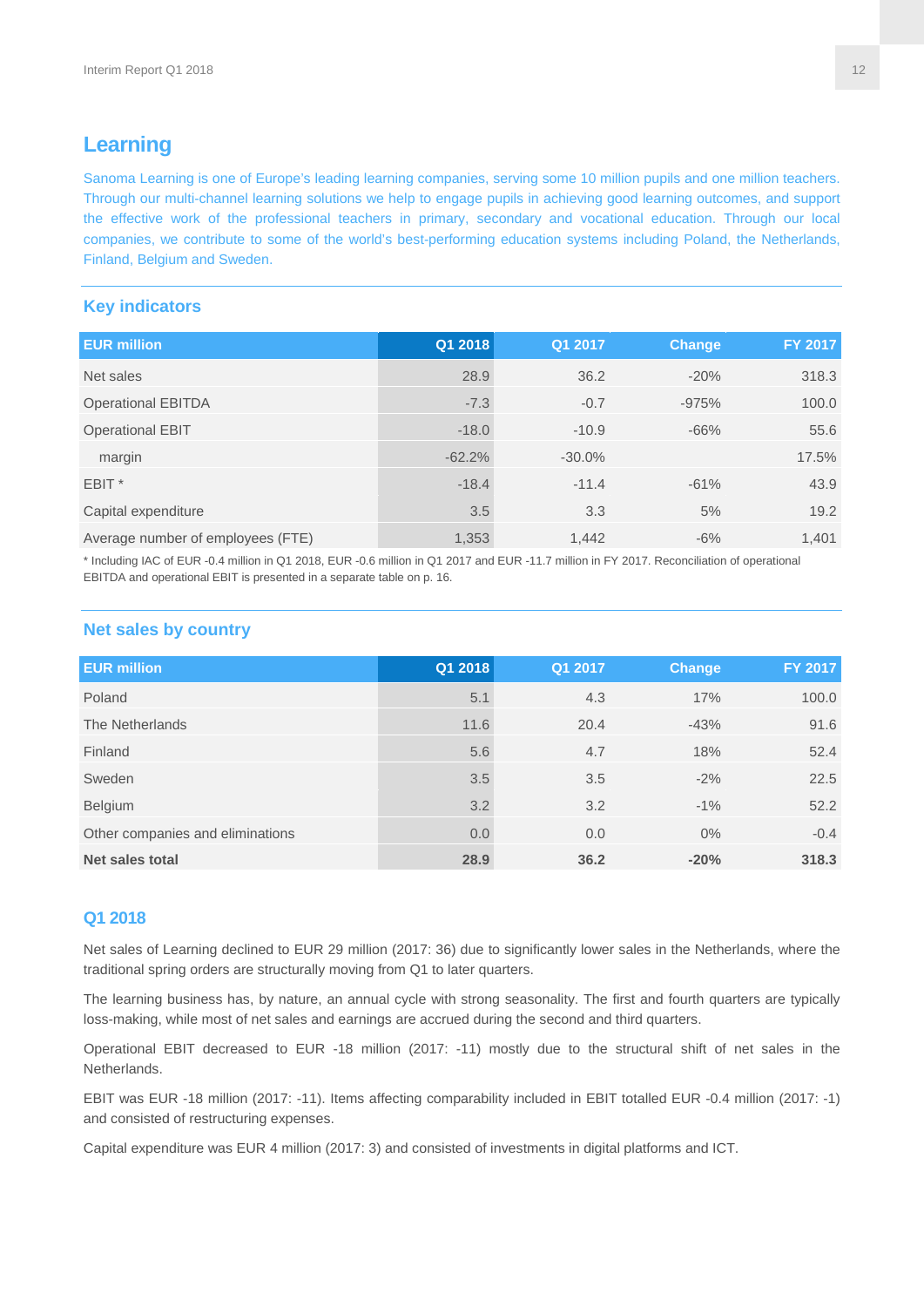#### **Personnel**

In January–March 2018, the average number of employees in full-time equivalents (FTE) employed by the Sanoma Group was 4,393 (2017: 5,002). The average number of employees (FTE) per SBU was as follows: Media BeNe 1,054 (2017: 1,557), Media Finland 1,709 (2017: 1,719), Learning 1,353 (2017: 1,442) and Other operations 278 (2017: 284). At the end of March, the number of employees (FTE) of the Group was 4,415 (2017: 5,010). The decrease was mostly due to the divestments.

Wages, salaries and fees paid to Sanoma's employees, including the expense recognition of share-based payments, amounted to EUR 78 million (2017: 89).

#### **Share capital and shareholders**

At the end of March 2018, Sanoma's registered share capital was EUR 71 million (2017: 71) and the number of shares was 163,565,663 (2017: 162,812,093) including a total of 161,293 (2017: 316,519) own shares. Own shares represented 0.1% (2017: 0.2) of all Sanoma shares and votes. The number of outstanding shares excluding Sanoma's own shares was 163,404,370 (2017: 162,495,574).

Sanoma had 20,255 (2017: 21,780) registered shareholders at the end of March 2018.

## **Share trading and performance**

At the end of March 2018, Sanoma's market capitalisation was EUR 1,556 million (2017: 1,275) with Sanoma's share closing at EUR 9.53 (2017: 7.85). During January–March, the volume-weighted average price of a Sanoma share on the Nasdaq Helsinki was EUR 10.20 (2017: 8.17), with a low of EUR 8.55 (2017: 7.62) and a high of EUR 11.47 (2017: 8.91).

In January-March, the cumulative value of Sanoma's share turnover on Nasdaq Helsinki Ltd was EUR 105 million (2017: 81). The trading volume of 10 million (2017: 10) shares equalled an average daily turnover of 163k (2017: 155k) shares. The traded shares accounted for some 6% (2017: 6) of the average number of shares. The cumulative value of Sanoma's share turnover including alternative trading venues was EUR 263 (2017: 204) million. In January-March, 60% (2017: 60) of all trading took place outside Nasdaq Helsinki Ltd. (Source: Fidessa Fragmentation Index, www.fragmentation.fidessa.com).

## **Decisions of the Annual General Meeting**

Sanoma Corporation's Annual General Meeting of Shareholders (AGM) was held on 22 March 2018 in Helsinki. The meeting adopted the Financial Statements, the Board of Directors' Report and the Auditors' Report for the year 2017 and discharged the members of the Board of Directors as well as the President and CEO from liability for the financial year 2017.

As proposed by the Board of Directors, dividend for 2017 was set at EUR 0.35 (2016: EUR 0.20) per share. The dividend shall be paid in two instalments. The first instalment of EUR 0.20 per share shall be paid to a shareholder who is registered in the shareholders' register of the Company maintained by Euroclear Finland Ltd on the dividend record date 26 March 2018. The payment date for this instalment is 4 April 2018. The second instalment of EUR 0.15 per share shall be paid in November 2018.The second instalment shall be paid to a shareholder who is registered in the shareholders' register of the Company maintained by Euroclear Finland Ltd on the dividend record date, which, together with the dividend payment date, shall be decided by the Board of Directors in its meeting scheduled for 23 October 2018. The estimated dividend record date for the second instalment would then be 25 October 2018 and the dividend payment date 1 November 2018.

The AGM resolved that the number of members of the Board of Directors shall be set at nine. Pekka Ala-Pietilä, Antti Herlin, Anne Brunila, Mika Ihamuotila, Nils Ittonen, Denise Koopmans, Robin Langenskiöld, Rafaela Seppälä and Kai Öistämö were re-elected as members of the Board of Directors. Pekka Ala-Pietilä was elected as the Chairman of the Board and Antti Herlin as the Vice Chairman. The term of all the Board members ends at the end of the AGM 2019. The remuneration payable to the members of the Board of Directors shall remain as before.

The AGM appointed audit firm PricewaterhouseCoopers Oy as the auditor of the Company with Samuli Perälä, Authorised Public Accountant, as the auditor with principal responsibility.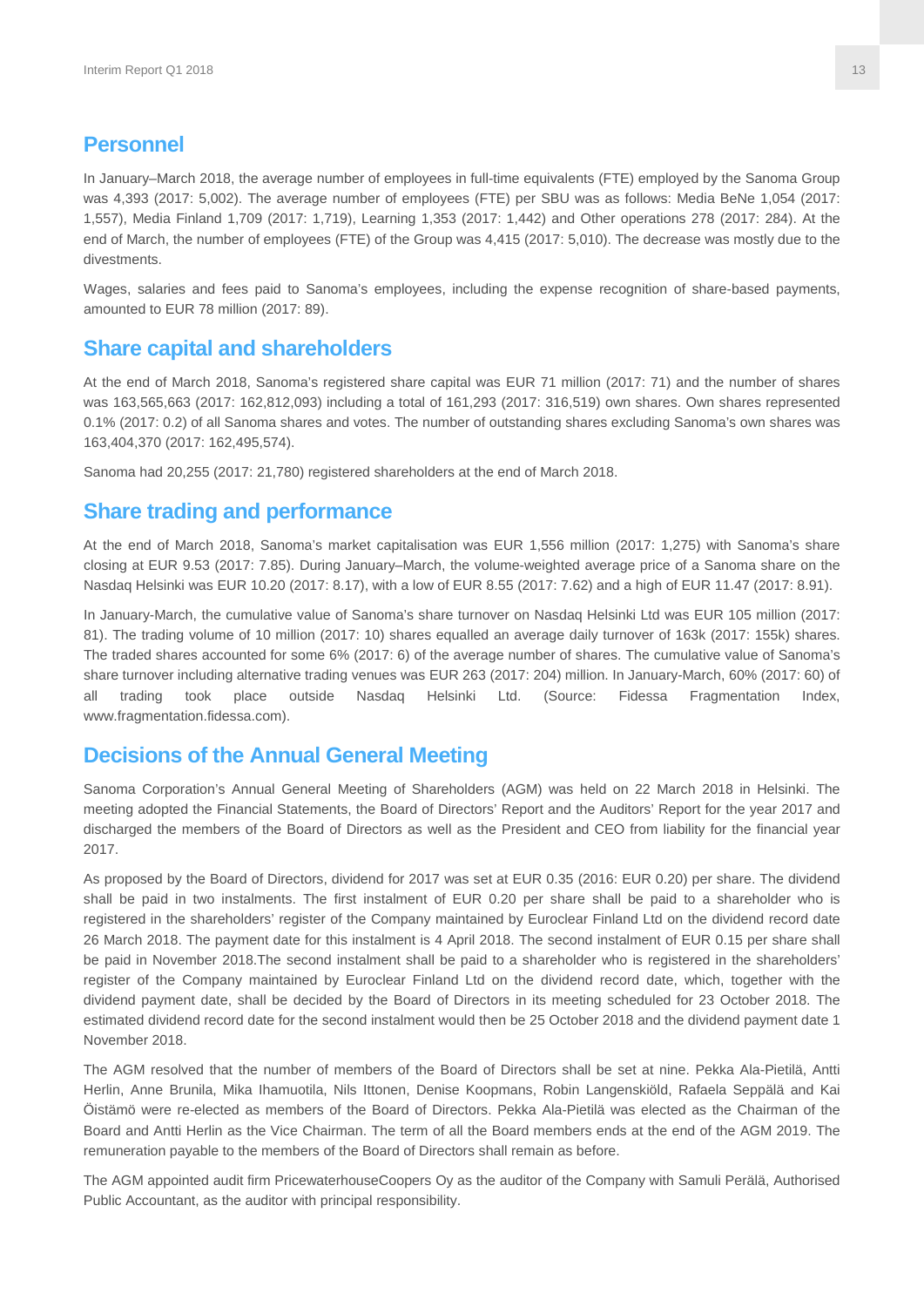The Board of Directors was authorised to decide on the repurchase a maximum of 16,000,000 of the Company's own shares (approx. 9.8% of all shares of the Company) in one or several instalments. Own shares shall be repurchased with funds from the Company's unrestricted shareholders' equity, and the repurchases shall reduce funds available for distribution of profits. The authorisation will be valid until 30 June 2019 and it terminates the corresponding authorisation granted by the AGM 2017.

## **Seasonal fluctuation**

The net sales and results of media businesses are particularly affected by the development of advertising. Advertising sales are influenced, for example, by the number of newspaper and magazine issues published each quarter, which varies annually. TV advertising in Finland is usually strongest in the second and fourth quarters. The events business in Finland, recently strengthened by an acquisition, is focused on the second and third quarters. Learning accrues most of its net sales and results during the second and third quarters. Seasonal business fluctuations influence the Group's net sales and EBIT, with the first quarter traditionally being clearly the smallest one for both.

## **Significant near-term risks and uncertainties**

The most significant risks and uncertainty factors Sanoma currently faces are described in the Financial Statements and on the Group's website at Sanoma.com, together with the Group's main principles of risk management.

General business risks associated with media and learning industries relate to developments in media advertising, consumer spending and public and private education spend. The volume of media advertising in specific is sensitive to overall economic development and consumer confidence. The general economic conditions in Sanoma's operating countries and overall industry trends could influence Sanoma's business activities and operational performance. In paper supply, continued market tightness and increasing demand driven by good overall economic conditions may have an adverse impact on paper prices.

Many of Sanoma's identified strategic risks relate to changes in customer preferences, which apply not only to the changes in consumer behaviour, but also to the direct and indirect impacts on the behaviour of business-to-business customers. The driving forces behind these changes are the on-going digitisation and mobilisation and the decrease of viewing time of free-to-air TV. Sanoma takes actions in all its strategic business units to respond to these challenges.

With regard to changing customer preferences, digitisation and mobilisation, new entrants might be able to better utilise these changes and therefore gain market share from Sanoma's established businesses.

Privacy and data protection are an integral part of Sanoma's business. Risks related to data security become more relevant as digital business is growing. Sanoma has invested in data security related technologies and runs a Group-wide privacy programme to ensure that employees know how to apply data security and privacy practices in their daily work. Regulatory changes regarding the use of subscriber and customer data could have a negative impact on Sanoma's ability to acquire subscribers for its content and to utilize data in its business.

Sanoma faces political risks in particular in Poland, where legislative changes can have significant impacts on the learning business. EU level changes currently considered for the Digital Single Market Initiative could have a significant impact on Sanoma's cost efficient access to high quality TV content for the Finnish market.

Sanoma's financial risks include interest rate, currency, liquidity and credit risks. Other risks include risks related to equity and impairment of assets.

Sanoma's consolidated balance sheet included at the end of March 2018 EUR 1,178 million (2017: 1,215) of goodwill, immaterial rights and other intangible assets. Most of this is related to media operations in the Netherlands. Sanoma divested its Dutch TV operations, SBS, on 19 July 2017, which reduced the amount of goodwill, immaterial rights and other intangible assets by EUR 916 million. In accordance with IFRS, instead of goodwill being amortised regularly, it is tested for impairment on an annual basis, or whenever there is any indication of impairment. Changes in business fundamentals could lead to further impairment, thus impacting Sanoma's equity-related ratios.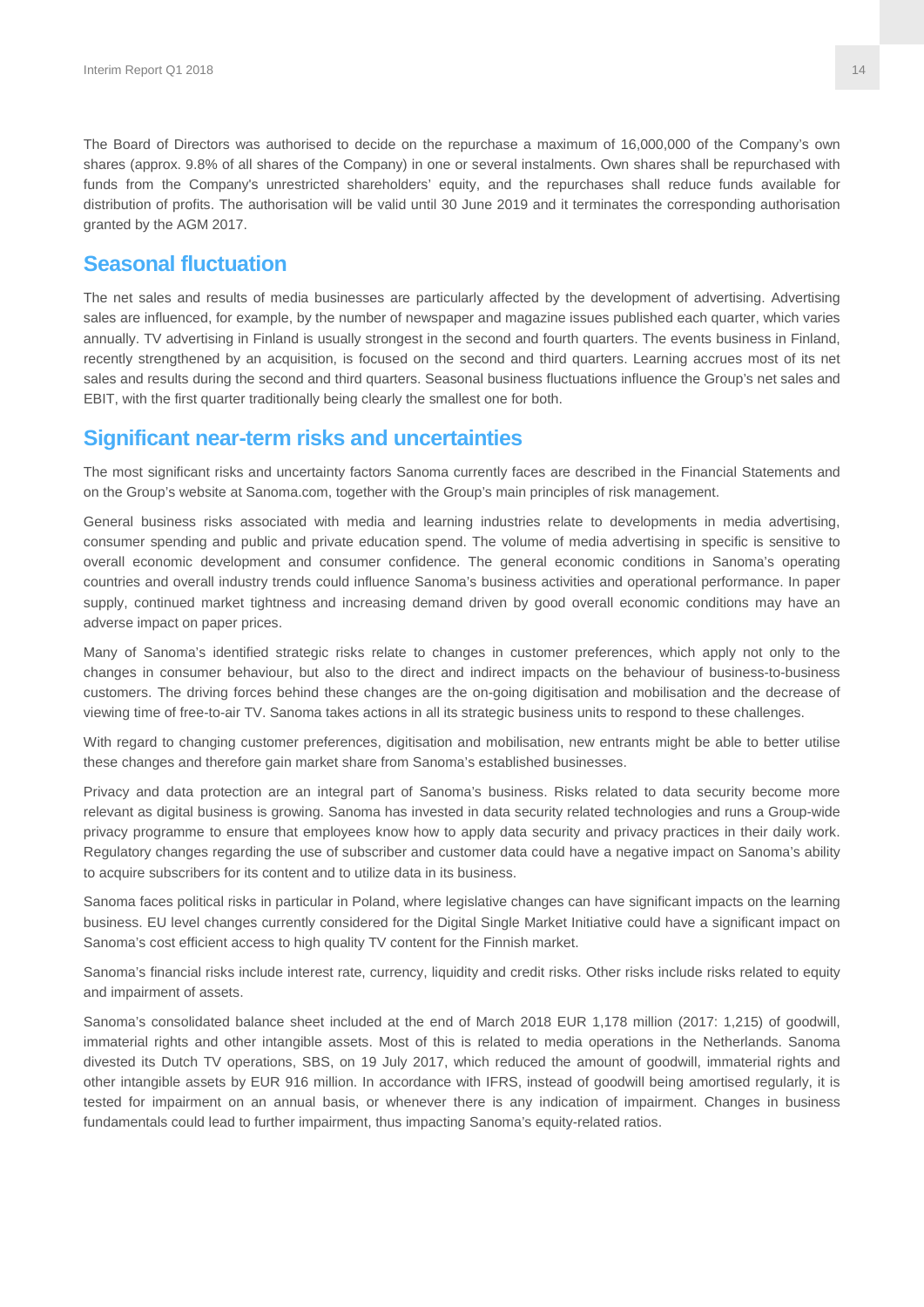## **Financial reporting**

Sanoma will publish the following financial reports during the course of the year:

Half-Year Report January–June 2018 24 July 2018 approx. at 8:30 Interim Report January–September 2018 24 October 2018 approx. at 8:30

Helsinki, 26 April 2018

Board of Directors Sanoma Corporation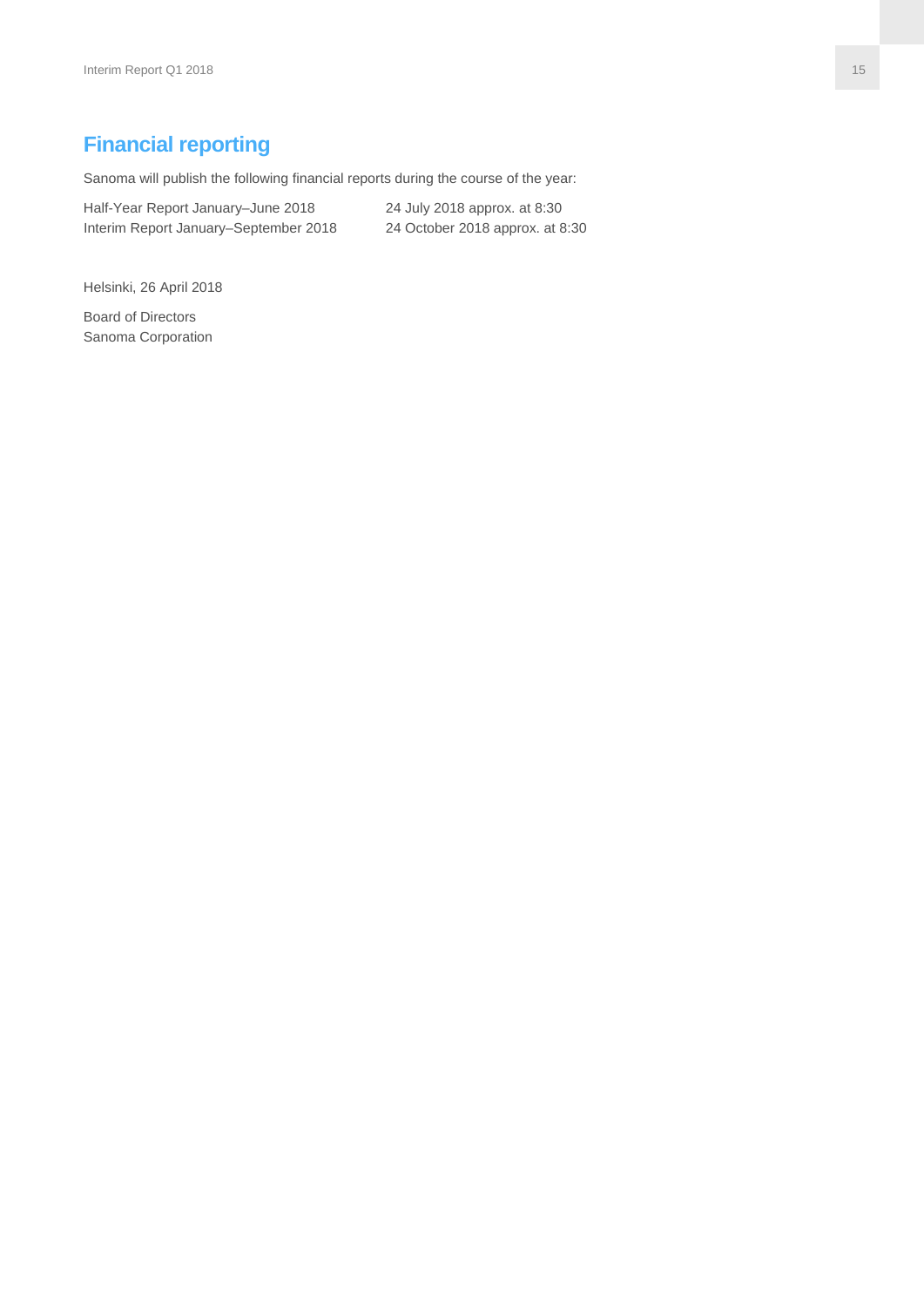## **Reconciliation of operational EBIT**

## Continuing operations

| <b>EUR million</b>                                                              | Q1 2018 | Q1 2017  | FY 2017  |
|---------------------------------------------------------------------------------|---------|----------|----------|
| <b>EBIT</b>                                                                     | 8.4     | $-412.1$ | $-240.5$ |
| Items affecting comparability                                                   |         |          |          |
| <b>Media Finland</b>                                                            |         |          |          |
| Capital gains /losses                                                           |         | 0.9      | 10.8     |
| Restructuring expenses                                                          | $-1.5$  | $-0.4$   | $-4.5$   |
| <b>Media BeNe</b>                                                               |         |          |          |
| Capital gains /losses *                                                         |         | $-424.6$ | $-424.9$ |
| Restructuring expenses                                                          | 2.0     |          | $-12.1$  |
| Learning                                                                        |         |          |          |
| Impairments                                                                     |         |          | $-7.8$   |
| Restructuring expenses                                                          | $-0.4$  | $-0.6$   | $-6.2$   |
| <b>Others</b>                                                                   |         |          |          |
| Settlement of defined benefit pension plans                                     |         |          | 2.3      |
| <b>Other companies</b>                                                          |         |          |          |
| Capital gains /losses                                                           |         |          | 25.8     |
| Restructuring expenses                                                          | 0.0     | $-2.7$   | $-0.5$   |
| <b>ITEMS AFFECTING COMPARABILITY</b>                                            | 0.2     | $-427.3$ | $-417.2$ |
| OPERATIONAL EBIT, CONTINUING OPERATIONS                                         | 8.2     | 15.2     | 176.7    |
|                                                                                 |         |          |          |
| Depreciation, amortization and impairments                                      | 36.2    | 70.7     | 191.0    |
| Items affecting comparability in depreciation, amortization<br>and impairments  |         |          | $-24.6$  |
| OPERATIONAL EBITDA, CONTINUING OPERATIONS                                       | 44.4    | 85.8     | 392.3    |
|                                                                                 |         |          |          |
| Impairments                                                                     |         |          | $-0.1$   |
| <b>ITEMS AFFECTING COMPARABILITY IN FINANCIAL</b><br><b>INCOME AND EXPENSES</b> |         |          | $-0.1$   |
|                                                                                 |         |          |          |
| <b>ITEMS AFFECTING COMPARABILITY IN NON-</b><br><b>CONTROLLING INTEREST *</b>   |         | 137.7    | 138.4    |
|                                                                                 |         |          |          |
| Impairments                                                                     |         |          | $-2.5$   |
| Restructuring expenses                                                          | $-17.7$ |          | $-0.5$   |
| <b>Others</b>                                                                   | 3.6     |          |          |
| <b>ITEMS AFFECTING COMPARABILITY IN</b><br><b>DISCONTINUED OPERATIONS</b>       | $-14.0$ |          | $-3.1$   |

\* In 2017, the capital loss of EUR -424.2 million and a EUR 138.3 million adjustment in non-controlling interests were related to the SBS divestment. Total impact of the transaction in the net result was -286.2 million.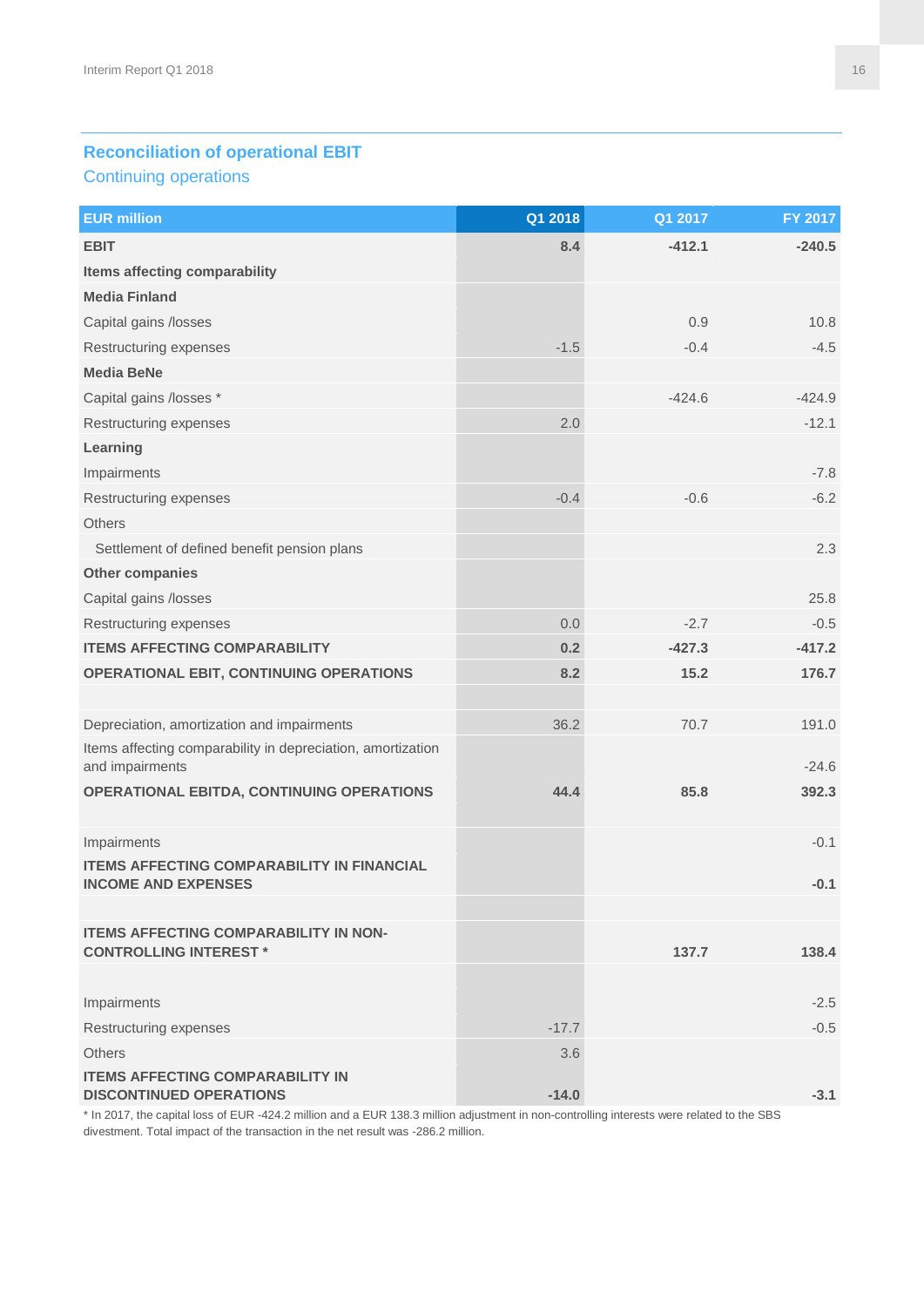## **Reconciliation of operational EPS**

| <b>EUR million</b>                                                                    | Q1 2018     | <b>Restated</b><br>Q1 2017 | <b>Restated</b><br><b>FY 2017</b> |
|---------------------------------------------------------------------------------------|-------------|----------------------------|-----------------------------------|
| <b>RESULT FOR THE PERIOD ATTRIBUTABLE</b><br>TO THE EQUITY HOLDERS OF THE PARENT      |             |                            |                                   |
| <b>COMPANY</b>                                                                        | $-5.4$      | $-282.0$                   | $-162.7$                          |
| Items affecting comparability *                                                       | 9.8         | 288.8                      | 280.5                             |
| <b>OPERATIONAL RESULT FOR THE PERIOD</b><br><b>ATTRIBUTABLE TO THE EQUITY HOLDERS</b> |             |                            |                                   |
| OF THE PARENT COMPANY                                                                 | 4.4         | 6.7                        | 117.8                             |
|                                                                                       |             |                            |                                   |
| Adjusted average number of shares                                                     | 163,302,611 | 162,389,388                | 162,544,637                       |
| <b>Operational EPS</b>                                                                | 0.03        | 0.04                       | 0.72                              |
|                                                                                       |             |                            |                                   |

\* When calculating operational earnings per share, the tax effect and the non-controlling interests' share of the items affecting comparability has been deducted.

## **Reconciliation of interest-bearing net debt**

| <b>EUR million</b>                | 31 Mar 2018 | 31 Mar 2017 | 31 Dec 2017 |
|-----------------------------------|-------------|-------------|-------------|
| Non-current financial liabilities | 196.8       | 364.9       | 196.3       |
| Current financial liabilities     | 261.7       | 543.3       | 216.1       |
| Cash and cash equivalents         | $-19.6$     | $-44.0$     | $-20.6$     |
| Interest-bearing net debt         | 438.9       | 864.2       | 391.8       |

Interest-bearing net debt 31 March 2017 includes financial assets and liabilities of SBS that are presented as part of assets and liabilities held for sale in the balance sheet 31 March 2017.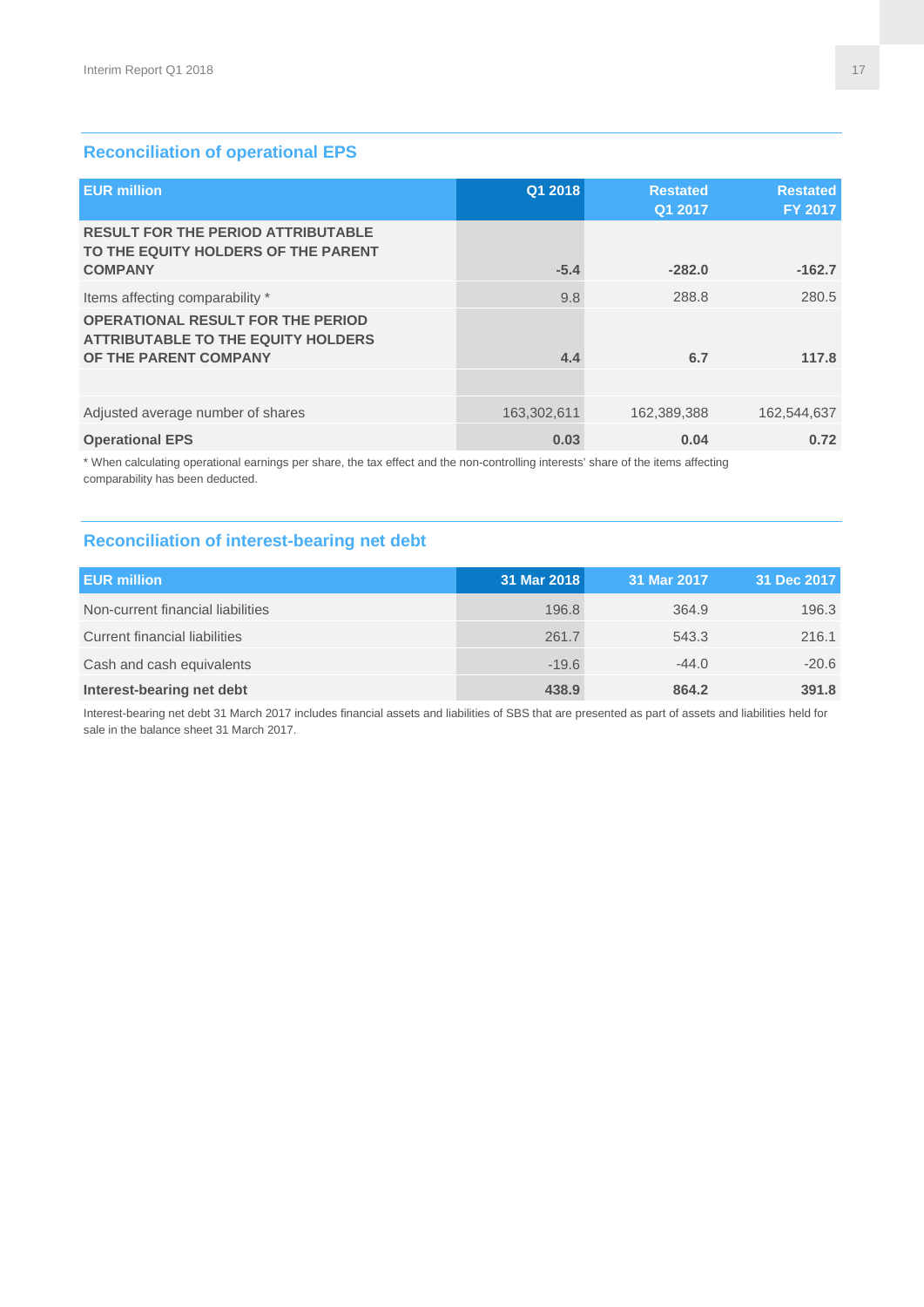## **Income statement by quarter**

## Continuing operations

| <b>EUR million</b>                                                                         | Q1 2018 | <b>Restated</b> | <b>Restated</b> | <b>Restated</b> | <b>Restated</b> | <b>Restated</b> |
|--------------------------------------------------------------------------------------------|---------|-----------------|-----------------|-----------------|-----------------|-----------------|
|                                                                                            |         | Q1 2017         | Q2 2017         | Q3 2017         | Q4 2017         | FY 2017         |
| <b>NET SALES</b>                                                                           | 261.6   | 329.8           | 418.5           | 380.8           | 305.7           | 1,434.7         |
| Other operating income                                                                     | 6.2     | 8.3             | 16.0            | 6.0             | 34.4            | 64.8            |
| Materials and services *                                                                   | $-88.3$ | $-98.3$         | $-129.9$        | $-131.3$        | $-109.7$        | $-469.2$        |
| Employee benefit expenses                                                                  | $-77.7$ | $-89.3$         | $-89.3$         | $-78.4$         | $-83.1$         | $-340.1$        |
| Other operating expenses ***                                                               | $-58.3$ | $-492.9$        | $-104.1$        | $-64.4$         | $-82.8$         | $-744.1$        |
| Share of results in joint ventures                                                         | 1.0     | 1.0             | 1.3             | 1.0             | 1.1             | 4.4             |
| Depreciation, amortisation and impairment                                                  |         |                 |                 |                 |                 |                 |
| losses                                                                                     | $-36.2$ | $-70.7$         | $-40.8$         | $-35.1$         | $-44.3$         | $-191.0$        |
| <b>EBIT</b>                                                                                | 8.4     | $-412.1$        | 71.8            | 78.7            | 21.2            | $-240.5$        |
| Share of results in associated companies                                                   | 0.1     | 0.1             | 0.9             | 0.2             | 0.1             | 1.4             |
| Financial income                                                                           | 1.2     | 4.7             | 5.5             | 0.8             | 1.8             | 12.9            |
| Financial expenses                                                                         | $-4.5$  | $-11.3$         | $-10.0$         | $-5.4$          | $-9.4$          | $-36.2$         |
| <b>RESULT BEFORE TAXES</b>                                                                 | 5.1     | $-418.7$        | 68.2            | 74.3            | 13.8            | $-262.4$        |
| Income taxes                                                                               | $-1.5$  | $-1.5$          | $-21.3$         | $-18.6$         | 2.2             | $-39.1$         |
| <b>RESULT FOR THE PERIOD FROM</b><br><b>CONTINUING OPERATIONS</b>                          | 3.6     | $-420.2$        | 46.9            | 55.7            | 16.0            | $-301.6$        |
| <b>DISCONTINUED OPERATIONS</b>                                                             |         |                 |                 |                 |                 |                 |
| Result for the period from discontinued                                                    |         |                 |                 |                 |                 |                 |
| operations                                                                                 | $-8.7$  | 0.2             | 2.3             | 0.9             | $-1.2$          | 2.3             |
| <b>RESULT FOR THE PERIOD</b>                                                               | $-5.1$  | $-420.0$        | 49.2            | 56.6            | 14.8            | $-299.3$        |
| <b>Result from continuing operations</b><br>attributable to:                               |         |                 |                 |                 |                 |                 |
| Equity holders of the Parent Company                                                       | 3.2     | $-282.3$        | 45.9            | 55.3            | 16.2            | $-165.0$        |
| Non-controlling interests **                                                               | 0.4     | $-137.9$        | 1.1             | 0.4             | $-0.2$          | $-136.6$        |
| <b>Result from discontinued operations</b><br>attributable to:                             |         |                 |                 |                 |                 |                 |
| Equity holders of the Parent Company                                                       | $-8.7$  | 0.2             | 2.3             | 0.9             | $-1.2$          | 2.3             |
| Non-controlling interests                                                                  |         |                 |                 |                 |                 |                 |
| <b>Result attributable to:</b>                                                             |         |                 |                 |                 |                 |                 |
| Equity holders of the Parent Company                                                       | $-5.4$  | $-282.0$        | 48.1            | 56.2            | 15.0            | $-162.7$        |
| Non-controlling interests **                                                               | 0.4     | $-137.9$        | 1.1             | 0.4             | $-0.2$          | $-136.6$        |
| Earnings per share for result attributable to<br>the equity holders of the Parent Company: |         |                 |                 |                 |                 |                 |
| Earnings per share, EUR, continuing<br>operations                                          | 0.02    | $-1.74$         | 0.28            | 0.34            | 0.10            | $-1.02$         |
| Diluted earnings per share, EUR, continuing<br>operations                                  | 0.02    | $-1.74$         | 0.28            | 0.34            | 0.10            | $-1.02$         |
| Earnings per share, EUR, discontinued                                                      |         |                 |                 |                 |                 |                 |
| operations                                                                                 | $-0.05$ | 0.0             | 0.01            | 0.01            | $-0.01$         | 0.01            |
| Diluted earnings per share, EUR, discontinued                                              |         |                 |                 |                 |                 |                 |
| operations                                                                                 | $-0.05$ | 0.0             | 0.01            | 0.01            | $-0.01$         | 0.01            |
| Earnings per share, EUR                                                                    | $-0.03$ | $-1.74$         | 0.30            | 0.35            | 0.09            | $-1.00$         |
| Diluted earnings per share, EUR                                                            | $-0.03$ | $-1.74$         | 0.30            | 0.34            | 0.09            | $-1.00$         |

\* Sales and commission costs directly related to sales transferred from Other operating expenses to Materials and services.

\*\* In 2017, the capital loss of EUR -424.2 million and a EUR 138.3 million adjustment in non-controlling interests were related to the SBS divestment. Total impact of the transaction in the net result was -286.2 million.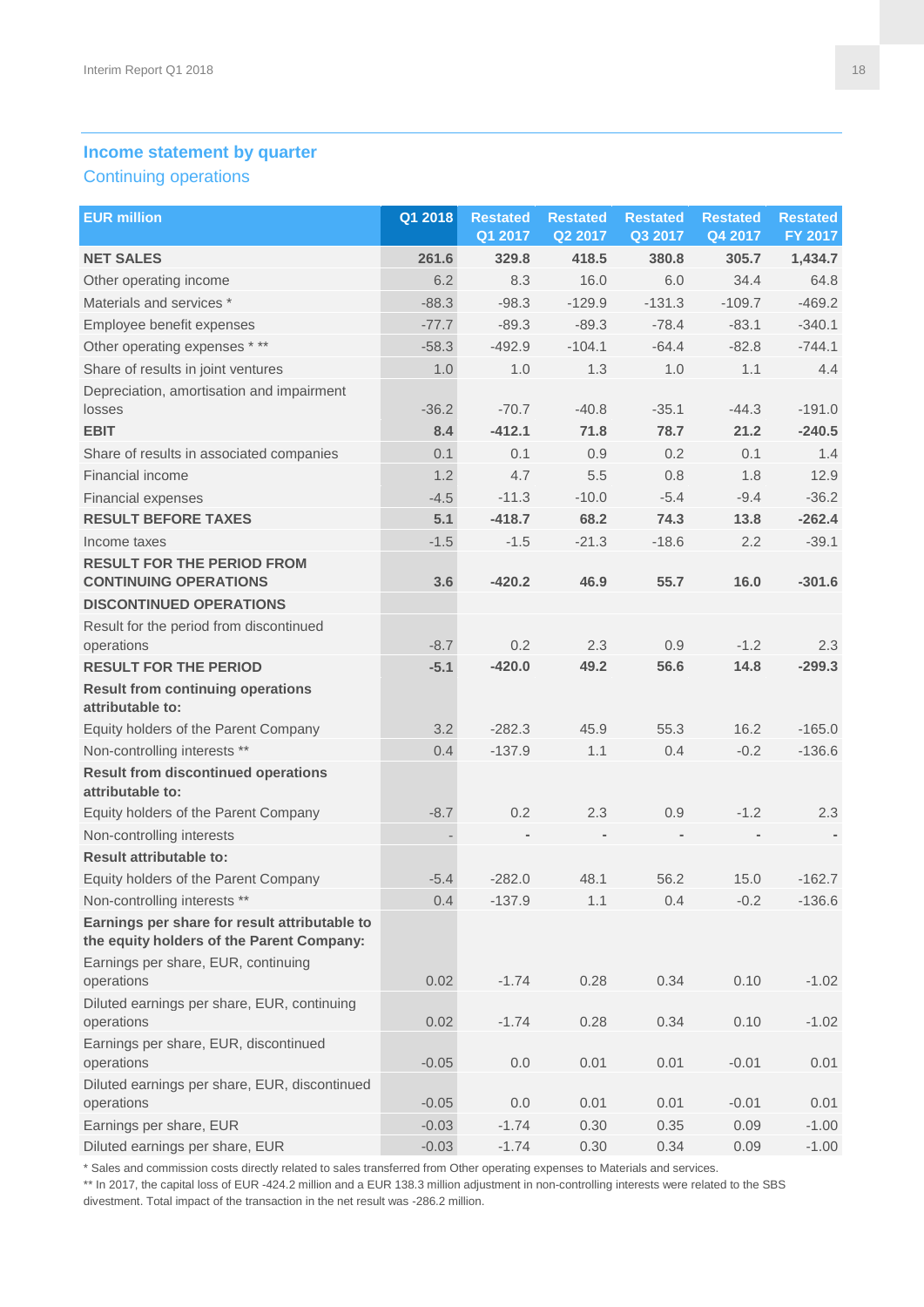## **Net sales by strategic business unit**

| <b>EUR million</b>               | Q1 2018 | <b>Restated</b><br>Q1 2017 | <b>Restated</b><br>Q <sub>2</sub> 2017 | <b>Restated</b><br>Q3 2017 | <b>Restated</b><br>Q4 2017 | <b>Restated</b><br><b>FY 2017</b> |
|----------------------------------|---------|----------------------------|----------------------------------------|----------------------------|----------------------------|-----------------------------------|
| Media Finland                    | 137.0   | 144.1                      | 144.5                                  | 131.3                      | 150.4                      | 570.4                             |
| Media BeNe                       | 95.8    | 149.5                      | 176.1                                  | 103.9                      | 116.9                      | 546.4                             |
| Learning                         | 28.9    | 36.2                       | 97.9                                   | 145.7                      | 38.5                       | 318.3                             |
| Other companies and eliminations | $-0.1$  | $-0.1$                     | $-0.1$                                 | $-0.1$                     | $-0.2$                     | $-0.4$                            |
| <b>Total</b>                     | 261.6   | 329.8                      | 418.5                                  | 380.8                      | 305.7                      | 1,434.7                           |

## **EBIT by strategic business unit**

| <b>EUR million</b>               | Q1 2018 | <b>Restated</b><br>Q1 2017 | <b>Restated</b><br>Q <sub>2</sub> 2017 | <b>Restated</b><br>Q3 2017 | <b>Restated</b><br>Q4 2017 | <b>Restated</b><br><b>FY 2017</b> |
|----------------------------------|---------|----------------------------|----------------------------------------|----------------------------|----------------------------|-----------------------------------|
| Media Finland                    | 11.6    | 19.6                       | 30.5                                   | 13.5                       | 8.2                        | 71.8                              |
| Media BeNe                       | 16.9    | $-408.4$                   | 16.9                                   | 11.3                       | 14.2                       | $-366.0$                          |
| Learning                         | $-18.4$ | $-11.4$                    | 22.8                                   | 56.2                       | $-23.7$                    | 43.9                              |
| Other companies and eliminations | $-1.7$  | $-11.8$                    | 1.5                                    | $-2.4$                     | 22.6                       | 9.8                               |
| <b>Total</b>                     | 8.4     | $-412.1$                   | 71.8                                   | 78.7                       | 21.2                       | $-240.5$                          |

## **Operational EBIT by strategic business unit**

| <b>EUR million</b>               | Q1 2018 | <b>Restated</b><br>Q1 2017 | <b>Restated</b><br>Q <sub>2</sub> 2017 | <b>Restated</b><br>Q3 2017 | <b>Restated</b><br>Q4 2017 | <b>Restated</b><br><b>FY 2017</b> |
|----------------------------------|---------|----------------------------|----------------------------------------|----------------------------|----------------------------|-----------------------------------|
| Media Finland                    | 13.1    | 19.0                       | 22.4                                   | 14.2                       | 9.8                        | 65.5                              |
| Media BeNe                       | 14.9    | 8.9                        | 23.7                                   | 14.0                       | 19.2                       | 65.8                              |
| Learning                         | $-18.0$ | $-10.9$                    | 31.9                                   | 56.1                       | $-21.6$                    | 55.6                              |
| Other companies and eliminations | $-1.7$  | $-1.9$                     | $-2.4$                                 | $-2.9$                     | $-3.0$                     | $-10.2$                           |
| <b>Total</b>                     | 8.2     | 15.2                       | 75.7                                   | 81.4                       | 4.4                        | 176.7                             |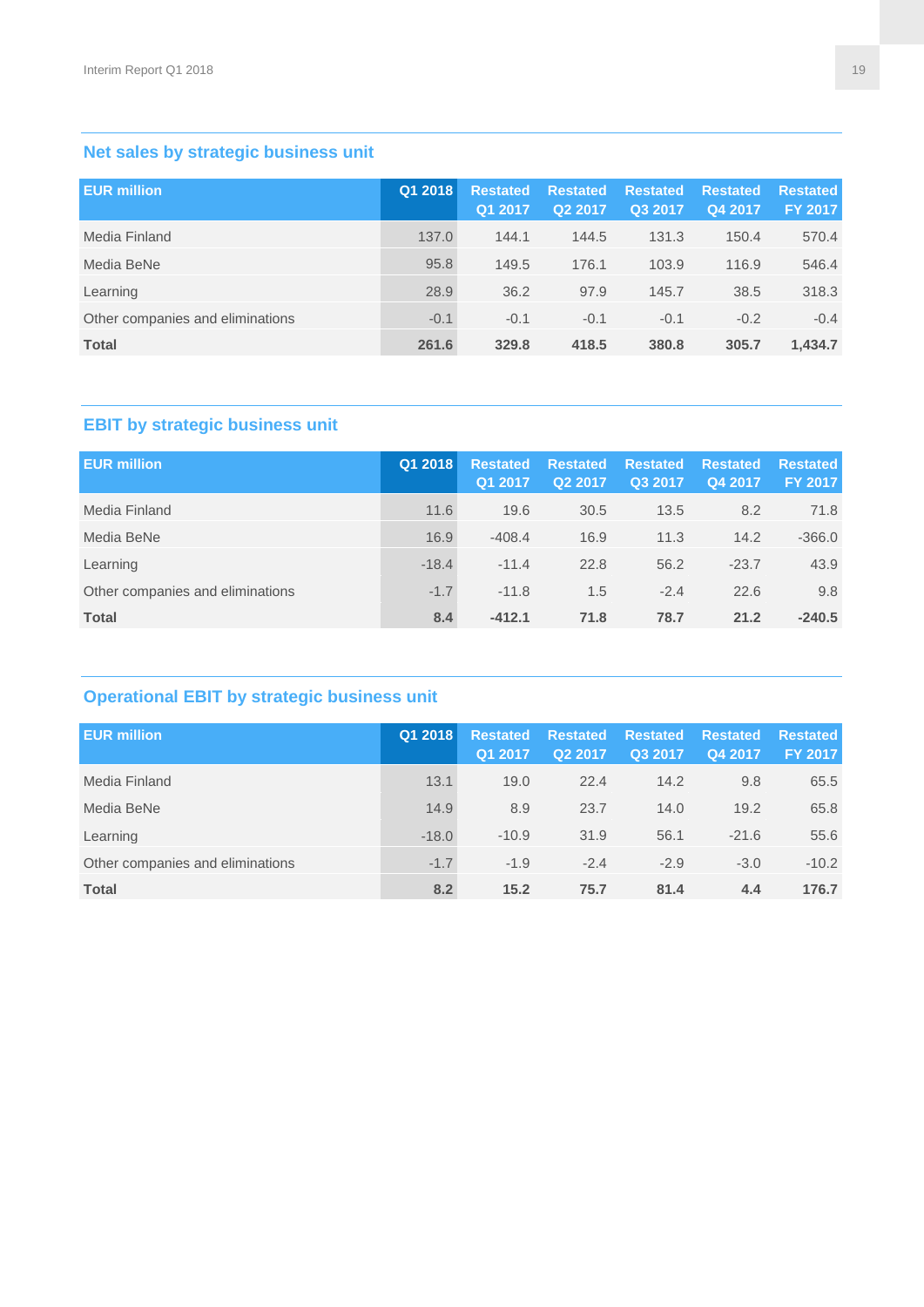## **Interim report (unaudited)**

#### **Accounting policies**

The Sanoma Group prepared its Interim Report in accordance with IAS 34 'Interim Financial Reporting' while adhering to related IFRS standards and interpretations applicable within the EU on 31 March 2018. The accounting policies of the Interim Report, the definitions of key indicators as well as the explanations of use and definitions of Alternative Performance Measures (APMs) are presented on the Sanoma website at Sanoma.com. All figures have been rounded and consequently the sum of individual figures can deviate from the presented sum figure. Key figures have been calculated using exact figures.

#### **Applied new and amended standards**

IFRS 15 Revenue from Contracts with Customers and Clarifications to IFRS 15 (both effective for financial periods beginning on or after 1 January 2018). Under IFRS 15 revenue is recognised at an amount that reflects the consideration to which an entity expects to be entitled in exchange for transferring goods or services to a customer. The principles in IFRS 15 provide a more structured approach to measuring and recognising revenue.

Sanoma's main revenue streams include magazine and newspaper publishing (circulation sales and advertising sales), TV and Radio operations, online and mobile revenues and learning solutions. For all revenue streams contract reviews of the key revenue contracts were documented. In magazines and newspaper publishing, the main impact of IFRS 15 is the need to identify additional performance obligations in cases of providing gifts as premiums to new subscribers, which are recognized at a point in time. TV and Radio revenue recognition is strongly linked to individual performance obligations, hence the impact of IFRS15 is limited. In learning solutions, the main impacts of IFRS 15 are related to revenues of hybrid products (combining print and digital products). In some cases, there is a need to acknowledge multiple performance obligations, which are to be recognised at different moments (over time or at a point in time), depending on the characteristics of the performance obligations. The impact of IFRS 15 on the Group's annual net sales is insignificant, although the phasing over individual quarters is affected. Sanoma has applied the full retrospective method when adopting IFRS 15 as of January 1, 2018. The cumulative effect of applying IFRS 15 has been recognized in opening balance of retained earnings as at January 1, 2017. The impact on comparison figures presented in the comprehensive income statement 2017 were disclosed in a separate release. The impact on comparison figures related to the balance sheet and cash flow statement are shown in the following tables.

#### **IFRS 15 impact on consolidated balance sheet**

| <b>EUR million</b>                   | 31 Mar 2017 | 31 Dec 2017 |
|--------------------------------------|-------------|-------------|
| <b>ASSETS</b>                        |             |             |
| Deferred tax receivables             | 0.3         | 0.6         |
| Trade and other receivables          | 0.1         | 0.3         |
| <b>ASSETS, TOTAL</b>                 | 0.4         | 0.9         |
| <b>EQUITY AND LIABILITIES</b>        |             |             |
| EQUITY, TOTAL                        | $-3.1$      | $-7.4$      |
| Deferred tax liabilities             | 0.3         | 0.3         |
| Income tax liabilities               | $-1.1$      | $-2.1$      |
| Trade and other payables             | 4.4         | 10.2        |
| <b>EQUITY AND LIABILITIES, TOTAL</b> | 0.4         | 0.9         |
|                                      |             |             |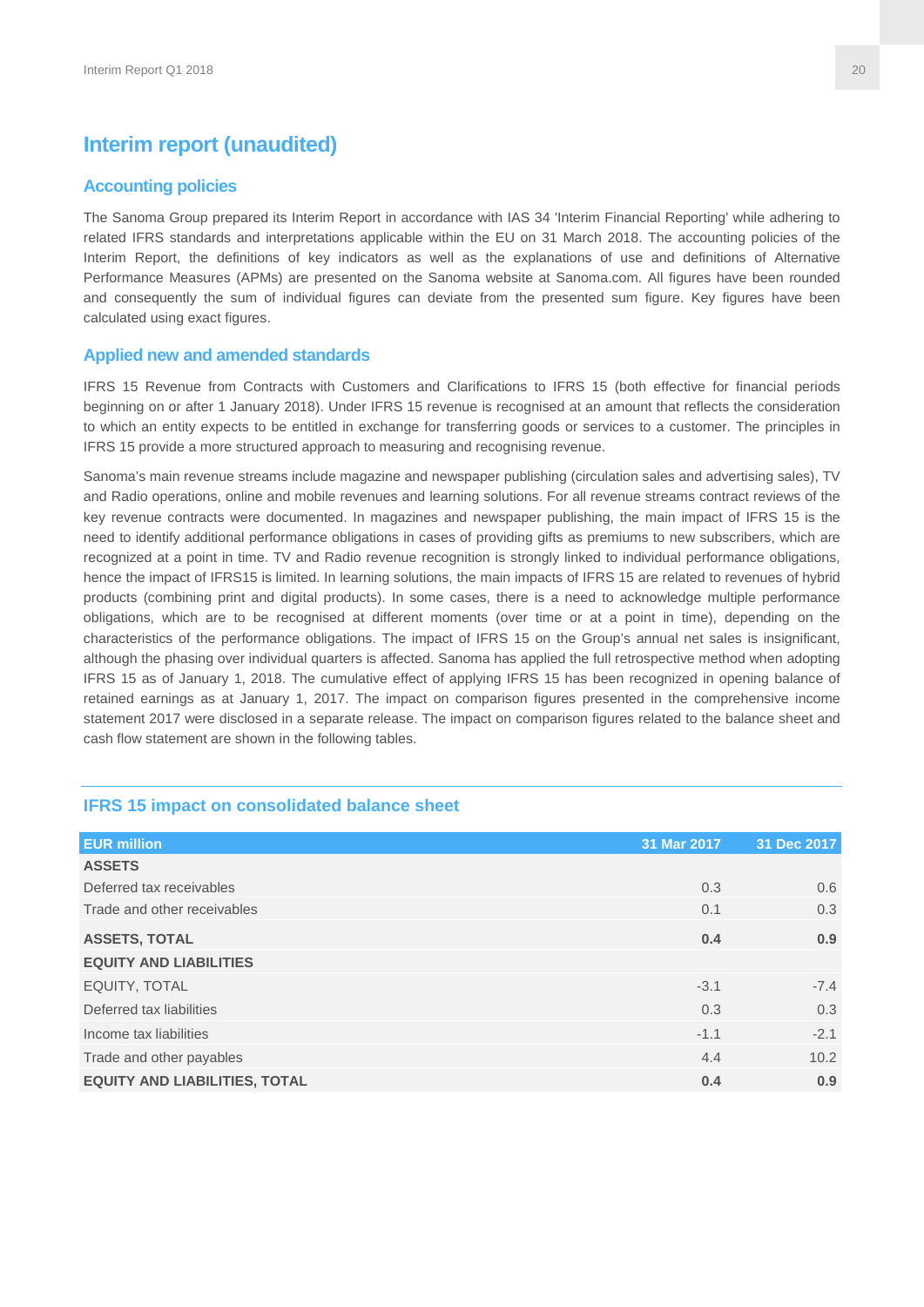#### **IFRS 15 impact on consolidated cash flow statement**

| <b>EUR million</b>               | Q1 2017                  | <b>FY 2017</b> |
|----------------------------------|--------------------------|----------------|
| <b>OPERATIONS</b>                |                          |                |
| Result for the period            | 3.1                      | $-1.2$         |
| Adjustments                      |                          |                |
| Income taxes                     |                          | 1.1            |
| Change in working capital        | $-4.1$                   | 1.5            |
| <b>Cash flow from operations</b> | $\overline{\phantom{a}}$ |                |
|                                  |                          |                |

IFRS 9 Financial Instruments and changes there to (effective for periods beginning on or after 1 January 2018). IFRS 9 replaced IAS 39 Financial Instruments: Recognition and Measurement. The standard includes updated principles for classification and measurement of financial assets and liabilities and a new model for estimating impairments of financial assets based on expected credit losses. In addition, the regulations related to hedge accounting have been revised. In Sanoma, applying the standard changed the process of booking impairment allowances for trade receivables, the classification of financial assets as well as the accounting for modifications of financial liabilities. A more detailed description of the effect of applying IFRS 9 can be found in the accounting policies of Financial Statements for 2017. Sanoma did not apply the standard retrospectively but adjusted the 1 January 2018 opening balance for the effects of the standard instead. The impact of applying IFRS 9 is insignificant for Sanoma Group.

Amendments to IFRS 2 Share-based Payment – Classification and Measurement of Share-based Payment Transactions (effective for periods beginning on or after 1 January 2018). The amendments cover three accounting areas: measurement of cash-settled share-based payments, classification of share-based payments settled net of tax withholdings and accounting for a modification of a share-based payment from cash-settled to equity-settled. Sanoma has share-based payment transactions with net settlement features for withholding tax obligations and the amendments had an impact on Group's financial statements. According to the amendments Sanoma's share-based payment transactions with net settlement features are treated as equity-settled in entirety. Sanoma reclassified the recognised liability from liabilities to equity in the 1 January 2018 opening balance sheet.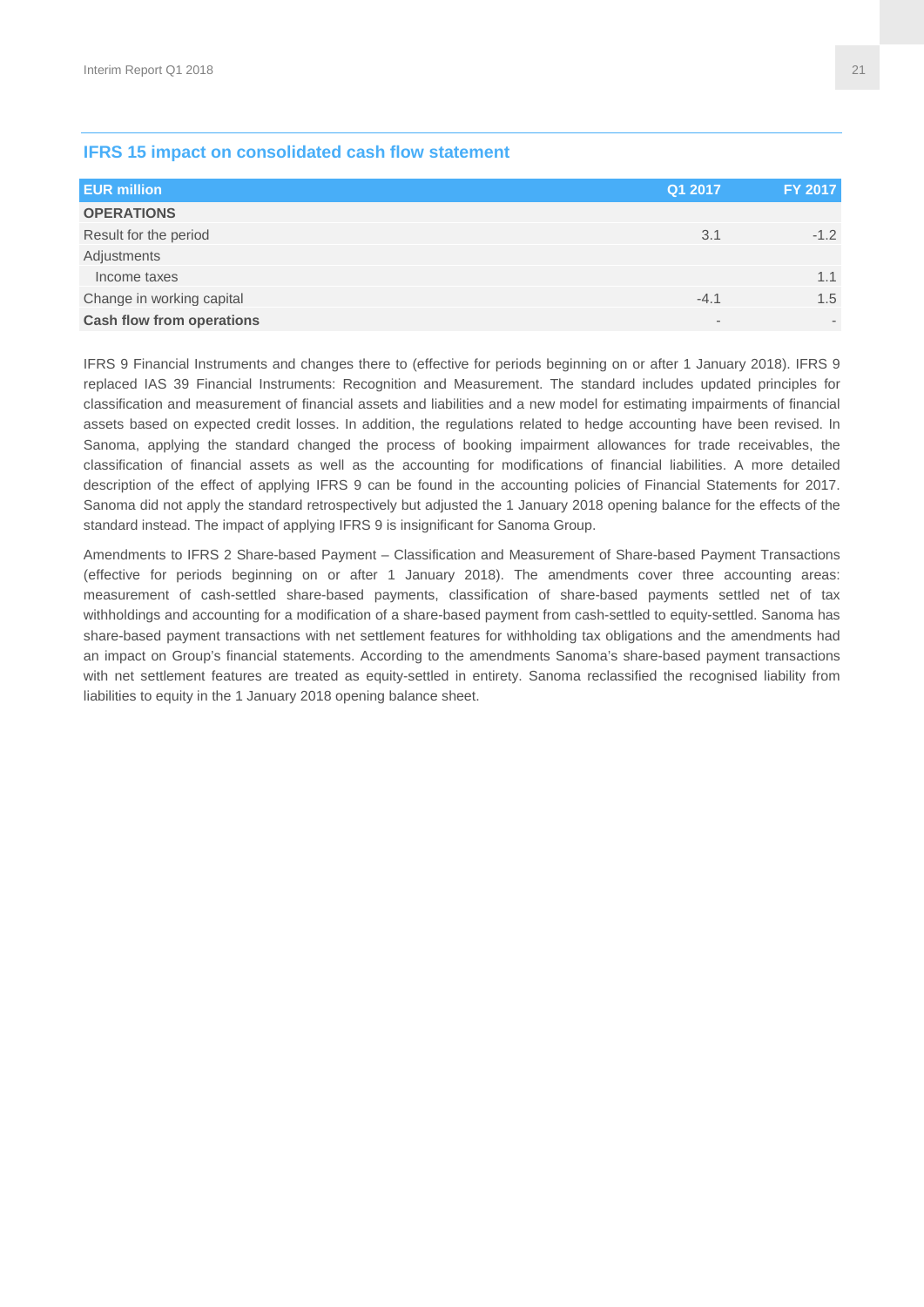#### **Consolidated income statement**

## Continuing operations

| <b>EUR million</b>                                                                         | Q1 2018 | <b>Restated</b><br>Q1 2017 | <b>Restated</b><br>FY 2017 |
|--------------------------------------------------------------------------------------------|---------|----------------------------|----------------------------|
| <b>NET SALES</b>                                                                           | 261.6   | 329.8                      | 1,434.7                    |
| Other operating income                                                                     | 6.2     | 8.3                        | 64.8                       |
| Materials and services *                                                                   | $-88.3$ | $-98.3$                    | $-469.2$                   |
| Employee benefit expenses                                                                  | $-77.7$ | $-89.3$                    | $-340.1$                   |
| Other operating expenses ***                                                               | $-58.3$ | $-492.9$                   | $-744.1$                   |
| Share of results in joint ventures                                                         | 1.0     | 1.0                        | 4.4                        |
| Depreciation, amortisation and impairment losses                                           | $-36.2$ | $-70.7$                    | $-191.0$                   |
| <b>EBIT</b>                                                                                | 8.4     | $-412.1$                   | $-240.5$                   |
| Share of results in associated companies                                                   | 0.1     | 0.1                        | 1.4                        |
| Financial income                                                                           | 1.2     | 4.7                        | 12.9                       |
| <b>Financial expenses</b>                                                                  | $-4.5$  | $-11.3$                    | $-36.2$                    |
| <b>RESULT BEFORE TAXES</b>                                                                 | 5.1     | $-418.7$                   | $-262.4$                   |
| Income taxes                                                                               | $-1.5$  | $-1.5$                     | $-39.1$                    |
| <b>RESULT FOR THE PERIOD FROM CONTINUING</b><br><b>OPERATIONS</b>                          | 3.6     | $-420.2$                   | $-301.6$                   |
| <b>DISCONTINUED OPERATIONS</b>                                                             |         |                            |                            |
| Result for the period from discontinued operations                                         | $-8.7$  | 0.2                        | 2.3                        |
| <b>RESULT FOR THE PERIOD</b>                                                               | $-5.1$  | $-420.0$                   | $-299.3$                   |
| Result from continuing operations attributable to:                                         |         |                            |                            |
| Equity holders of the Parent Company                                                       | 3.2     | $-282.3$                   | $-165.0$                   |
| Non-controlling interests **                                                               | 0.4     | $-137.9$                   | $-136.6$                   |
| Result from discontinued operations attributable to:                                       |         |                            |                            |
| Equity holders of the Parent Company                                                       | $-8.7$  | 0.2                        | 2.3                        |
| Non-controlling interests                                                                  |         |                            |                            |
| <b>Result attributable to:</b>                                                             |         |                            |                            |
| Equity holders of the Parent Company                                                       | $-5.4$  | $-282.0$                   | $-162.7$                   |
| Non-controlling interests **                                                               | 0.4     | $-137.9$                   | $-136.6$                   |
|                                                                                            |         |                            |                            |
| Earnings per share for result attributable<br>to the equity holders of the Parent Company: |         |                            |                            |
| Earnings per share, EUR, continuing operations                                             | 0.02    | $-1.74$                    | $-1.02$                    |
| Diluted earnings per share, EUR, continuing operations                                     | 0.02    | $-1.74$                    | $-1.02$                    |
| Earnings per share, EUR, discontinued operations                                           | $-0.05$ | 0.00                       | 0.01                       |
| Diluted earnings per share, EUR, discontinued operations                                   | $-0.05$ | 0.00                       | 0.01                       |
| Earnings per share, EUR                                                                    | $-0.03$ | $-1.74$                    | $-1.00$                    |
| Diluted earnings per share, EUR                                                            | $-0.03$ | $-1.74$                    | $-1.00$                    |

\* Sales and commission costs directly related to sales transferred from Other operating expenses to Materials and services.

\*\* In 2017, the capital loss of EUR -424.2 million and a EUR 138.3 million adjustment in non-controlling interests were related to the SBS divestment. Total impact of the transaction in the net result was -286.2 million.

Sanoma announced 16 January 2018 an intention to divest its Belgian women's magazine portfolio. The divested business is classified as discontinued operations for the Q1 2018 and 2017 reporting.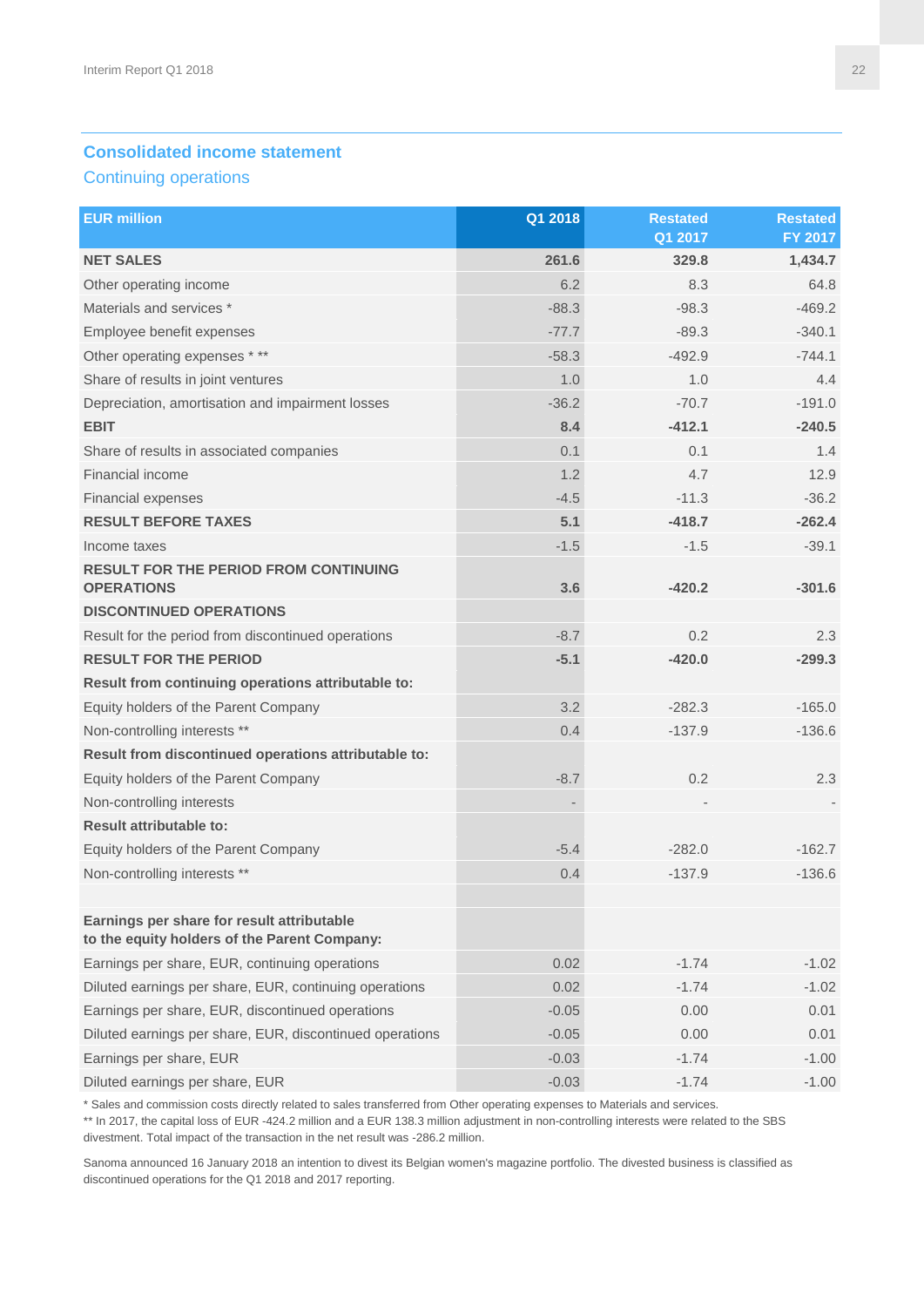## **Statement of comprehensive income \***

| <b>EUR million</b>                                                   | Q1 2018 | <b>Restated</b><br>Q1 2017 | <b>Restated</b><br>FY 2017 |
|----------------------------------------------------------------------|---------|----------------------------|----------------------------|
| <b>Result for the period</b>                                         | $-5.1$  | $-420.0$                   | $-299.3$                   |
|                                                                      |         |                            |                            |
| Other comprehensive income:                                          |         |                            |                            |
| Items that may be reclassified subsequently<br>to profit or loss     |         |                            |                            |
| Change in translation differences                                    | $-0.3$  | 4.9                        | 2.7                        |
| Share of other comprehensive income of equity-accounted<br>investees | 0.0     | 0.1                        | 0.0                        |
| Items that will not be reclassified to profit or loss                |         |                            |                            |
| Defined benefit plans                                                | $-2.3$  | 5.5                        | 6.9                        |
| Income tax related to defined benefit plans                          | 0.7     | $-1.2$                     | $-1.9$                     |
| Other comprehensive income for the period, net of tax                | $-2.0$  | 9.2                        | 7.7                        |
| <b>TOTAL COMPREHENSIVE INCOME FOR THE PERIOD</b>                     | $-7.0$  | $-410.7$                   | $-291.6$                   |
|                                                                      |         |                            |                            |
| Total comprehensive income attributable to:                          |         |                            |                            |
| Equity holders of the Parent Company                                 | $-7.4$  | $-272.8$                   | $-155.0$                   |
| Non-controlling interests                                            | 0.4     | $-137.9$                   | $-136.6$                   |

\* Statement of comprehensive income includes both continuing and discontinued operations.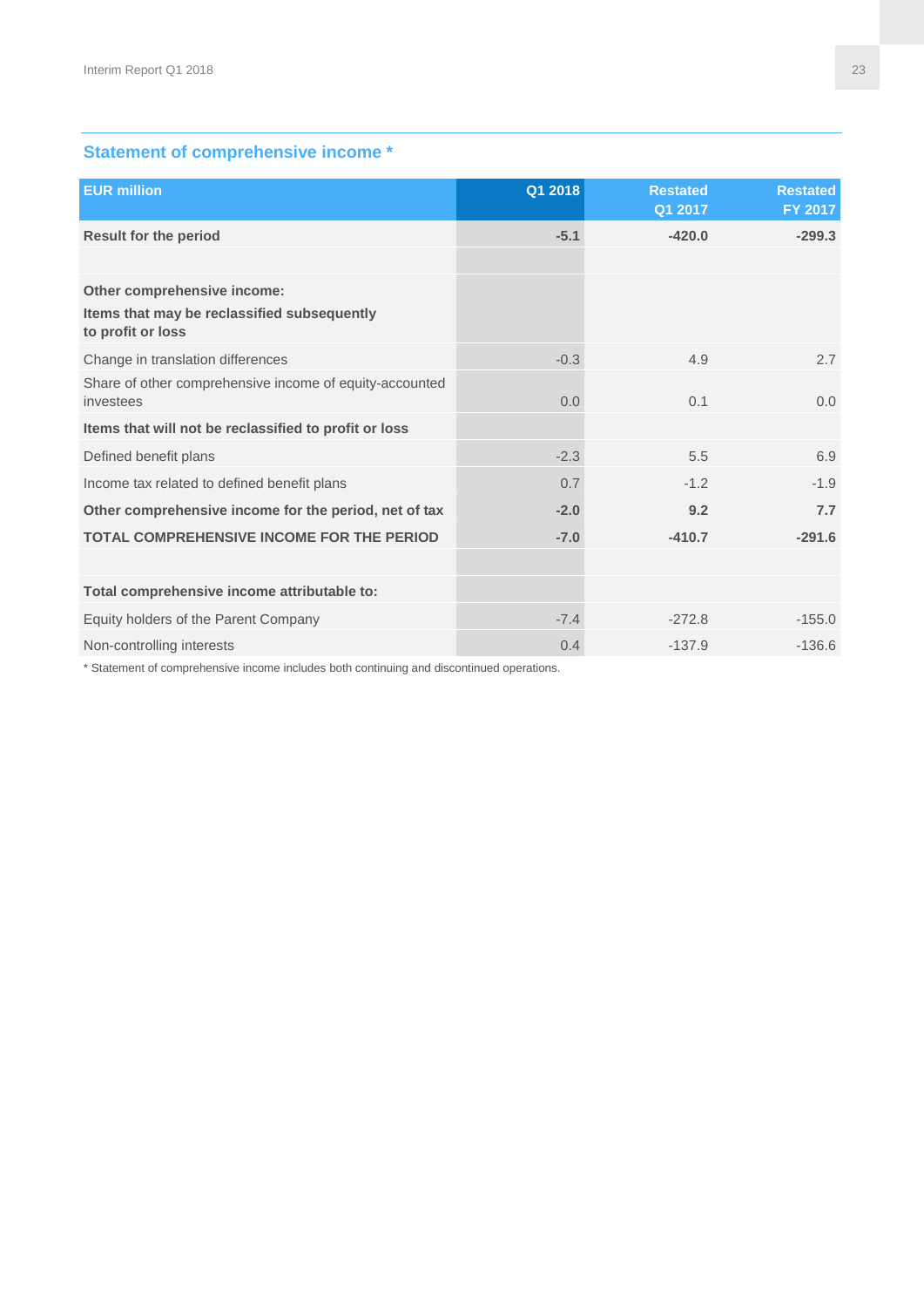#### **Consolidated balance sheet**

| <b>EUR million</b>                                                                                                | 31 Mar 2018 | <b>Restated</b><br>31 Mar 2017 | <b>Restated</b><br>31 Dec 2017 |
|-------------------------------------------------------------------------------------------------------------------|-------------|--------------------------------|--------------------------------|
| <b>ASSETS</b>                                                                                                     |             |                                |                                |
| Property, plant and equipment                                                                                     | 43.4        | 52.8                           | 44.7                           |
| Investment property                                                                                               | 13.9        | 24.3                           | 13.9                           |
| Goodwill                                                                                                          | 935.0       | 951.0                          | 934.6                          |
| Other intangible assets                                                                                           | 243.4       | 263.8                          | 251.1                          |
| Equity-accounted investees                                                                                        | 22.1        | 22.1                           | 20.8                           |
| Available-for-sale financial assets                                                                               |             | 5.0                            | 4.0                            |
| Other investments                                                                                                 | 5.1         |                                |                                |
| Deferred tax receivables                                                                                          | 22.2        | 29.5                           | 18.0                           |
| Trade and other receivables                                                                                       | 22.5        | 20.9                           | 22.7                           |
| NON-CURRENT ASSETS, TOTAL                                                                                         | 1,307.5     | 1,369.3                        | 1,309.8                        |
| Inventories                                                                                                       | 45.5        | 45.1                           | 40.5                           |
| Income tax receivables                                                                                            | 11.5        | 8.6                            | 6.9                            |
| Trade and other receivables                                                                                       | 191.5       | 200.6                          | 209.9                          |
| Cash and cash equivalents                                                                                         | 19.6        | 22.6                           | 20.6                           |
| <b>CURRENT ASSETS, TOTAL</b>                                                                                      | 268.0       | 276.9                          | 277.8                          |
| Assets held for sale                                                                                              | 2.8         | 521.6                          | 2.4                            |
| <b>ASSETS, TOTAL</b>                                                                                              | 1,578.3     | 2,167.8                        | 1,590.1                        |
| <b>EQUITY AND LIABILITIES</b><br>Equity attributable to the equity holders of the Parent Company<br>Share capital | 71.3        | 71.3                           | 71.3                           |
| Treasury shares                                                                                                   | $-0.7$      | $-1.4$                         | $-1.4$                         |
| Fund for invested unrestricted equity                                                                             | 209.8       | 203.3                          | 209.8                          |
| Other equity                                                                                                      | 205.3       | 126.4                          | 265.8                          |
|                                                                                                                   | 485.6       | 399.6                          | 545.4                          |
| Non-controlling interests                                                                                         | 1.5         | 150.7                          | 1.7                            |
| EQUITY, TOTAL                                                                                                     | 487.1       | 550.3                          | 547.1                          |
| Deferred tax liabilities                                                                                          | 37.3        | 40.3                           | 38.5                           |
| Pension obligations                                                                                               | 12.1        | 8.2                            | 9.7                            |
| Provisions                                                                                                        | 8.0         | 6.9                            | 9.0                            |
| <b>Financial liabilities</b>                                                                                      | 196.8       | 322.9                          | 196.3                          |
| Trade and other payables                                                                                          | 13.9        | 10.4                           | 19.7                           |
| NON-CURRENT LIABILITIES, TOTAL                                                                                    | 268.1       | 388.7                          | 273.3                          |
| Provisions                                                                                                        | 29.3        | 15.0                           | 17.1                           |
| <b>Financial liabilities</b>                                                                                      | 261.7       | 543.3                          | 216.1                          |
| Income tax liabilities                                                                                            | 8.9         | 11.7                           | 13.0                           |
| Trade and other payables                                                                                          | 512.9       | 480.2                          | 513.0                          |
| <b>CURRENT LIABILITIES, TOTAL</b>                                                                                 | 812.8       | 1,050.2                        | 759.2                          |
| Liabilities related to assets held for sale                                                                       | 10.4        | 178.7                          | 10.6                           |
| <b>LIABILITIES, TOTAL</b>                                                                                         | 1,091.2     | 1,617.6                        | 1,043.0                        |
| <b>EQUITY AND LIABILITIES, TOTAL</b>                                                                              | 1,578.3     | 2,167.8                        | 1,590.1                        |

Includes continuing and discontinued operations.

On 31 March 2018, assets held for sale included Belgian women's magazine operations portfolio, which was classified as discontinued operations in December 2017. On 31 March 2017, assets held for sale included SBS that was classified as assets held for sale in March 2017.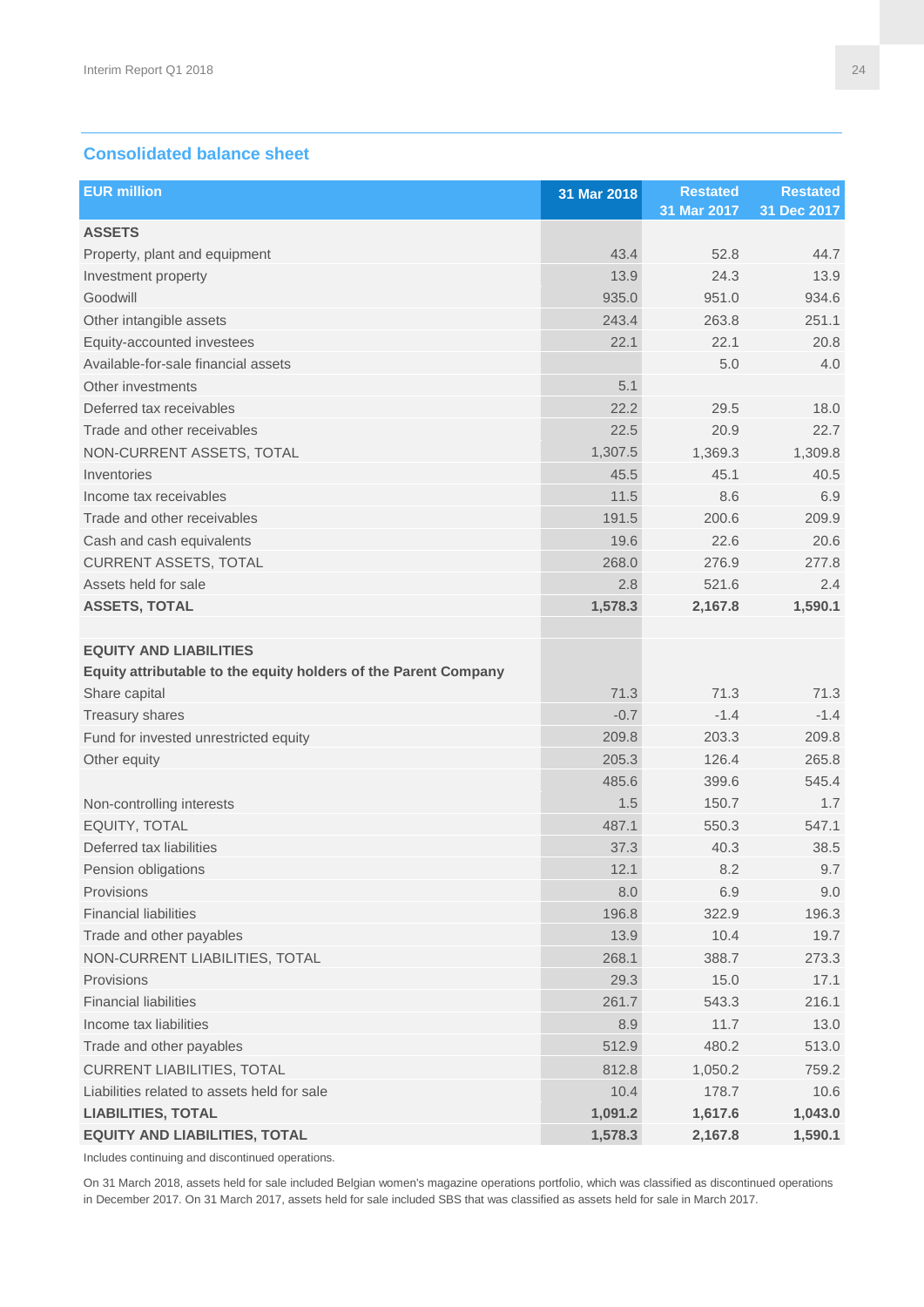#### **Changes in consolidated equity**

Equity attributable to the equity holders of the Parent Company

| <b>EUR million</b>                                             | <b>Share</b><br>capital | <b>Treasury</b><br><b>shares</b> | <b>Fund for</b><br>invested<br>unres-<br>tricted<br>equity | <b>Other</b><br>equity | <b>Total</b> | Non-<br>controlling<br><b>interests</b> | Equity,<br>total |
|----------------------------------------------------------------|-------------------------|----------------------------------|------------------------------------------------------------|------------------------|--------------|-----------------------------------------|------------------|
| Equity at 31 Dec 2016                                          | 71.3                    | $-2.1$                           | 203.3                                                      | 440.5                  | 713.0        | 289.5                                   | 1,002.5          |
| Effect of IFRS 15 on 1 Jan 2017                                |                         |                                  |                                                            | $-6.1$                 | $-6.1$       |                                         | $-6.1$           |
| Equity at 1 Jan 2017                                           | 71.3                    | $-2.1$                           | 203.3                                                      | 434.4                  | 706.8        | 289.5                                   | 996.4            |
| Comprehensive income for the<br>period                         |                         |                                  |                                                            | $-272.8$               | $-272.8$     | $-137.9$                                | $-410.7$         |
| Share-based compensation                                       |                         |                                  |                                                            | 0.5                    | 0.5          |                                         | 0.5              |
| Shares delivered                                               |                         | 0.7                              |                                                            | $-0.7$                 |              |                                         |                  |
| Dividends paid                                                 |                         |                                  |                                                            | $-32.6$                | $-32.6$      | $-0.5$                                  | $-33.1$          |
| Acquisitions and other changes<br>in non-controlling interests |                         |                                  |                                                            | $-2.4$                 | $-2.4$       | $-0.4$                                  | $-2.7$           |
| Equity at 31 March 2017                                        | 71.3                    | $-1.4$                           | 203.3                                                      | 126.4                  | 399.6        | 150.7                                   | 550.3            |
|                                                                |                         |                                  |                                                            |                        |              |                                         |                  |
| Equity at 31 Dec 2017                                          | 71.3                    | $-1.4$                           | 209.8                                                      | 265.8                  | 545.4        | 1.7                                     | 547.1            |
| Effect of IFRS 9 on 1 Jan 2018                                 |                         |                                  |                                                            | 1.1                    | 1.1          |                                         | 1.1              |
| Effect of amendments to IFRS 2<br>on 1 Jan 2018                |                         |                                  |                                                            | 5.8                    | 5.8          |                                         | 5.8              |
| Equity at 1 Jan 2018                                           | 71.3                    | $-1.4$                           | 209.8                                                      | 272.7                  | 552.3        | 1.7                                     | 553.9            |
| Comprehensive income for the<br>period                         |                         |                                  |                                                            | $-7.4$                 | $-7.4$       | 0.4                                     | $-7.0$           |
| Share-based compensation                                       |                         |                                  |                                                            | $-0.5$                 | $-0.5$       |                                         | $-0.5$           |
| Shares delivered                                               |                         | 0.7                              |                                                            | $-0.7$                 |              |                                         |                  |
| Dividends paid                                                 |                         |                                  |                                                            | $-57.2$                | $-57.2$      | $-0.3$                                  | $-57.5$          |
| Acquisitions and other changes<br>in non-controlling interests |                         |                                  |                                                            | $-1.5$                 | $-1.5$       | $-0.3$                                  | $-1.8$           |
| Equity at 31 March 2018                                        | 71.3                    | $-0.7$                           | 209.8                                                      | 205.3                  | 485.6        | 1.5                                     | 487.1            |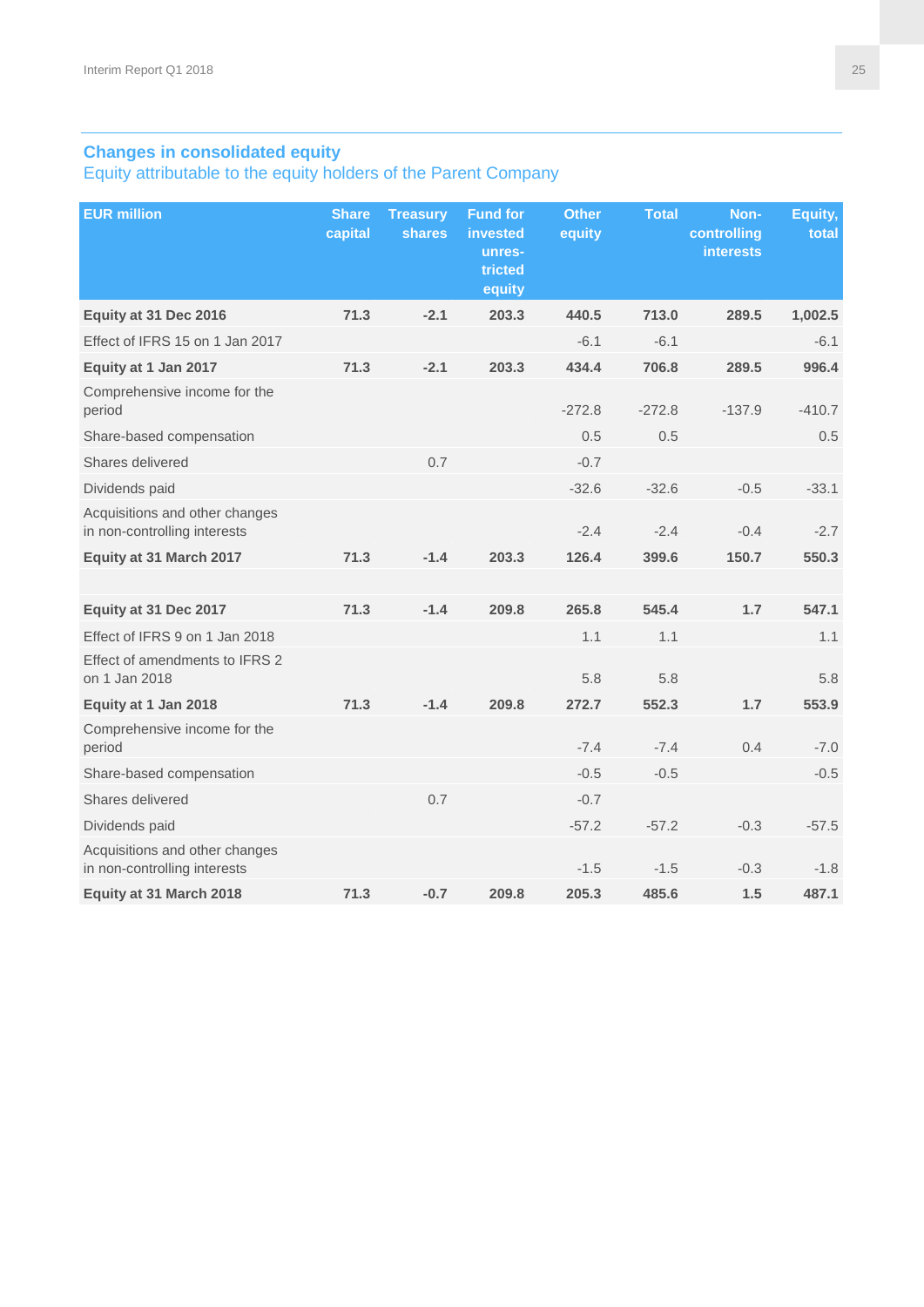#### **Consolidated cash flow statement**

| <b>EUR million</b>                                                             | Q1 2018 | <b>Restated</b><br>Q1 2017 | <b>Restated</b><br>FY 2017 |
|--------------------------------------------------------------------------------|---------|----------------------------|----------------------------|
| <b>OPERATIONS</b>                                                              |         |                            |                            |
| Result for the period                                                          | $-5.1$  | $-420.0$                   | $-299.3$                   |
| Adjustments                                                                    |         |                            |                            |
| Income taxes                                                                   | $-2.0$  | 1.7                        | 40.5                       |
| Financial income and expenses                                                  | 3.4     | 6.6                        | 23.2                       |
| Share of results in equity-accounted investees                                 | $-1.1$  | $-1.1$                     | $-5.7$                     |
| Depreciation. amortisation and impairment losses                               | 36.2    | 71.0                       | 195.1                      |
| Gains/losses on sales of non-current assets                                    | $-0.3$  | 423.3                      | 420.3                      |
| Acquisitions of broadcasting rights and prepublication costs                   | $-21.3$ | $-65.3$                    | $-167.2$                   |
| Other adjustments                                                              | 0.7     | 0.2                        | 1.1                        |
| Adjustments, total                                                             | 15,4    | 436.4                      | 507.2                      |
| Change in working capital                                                      | $-34.3$ | $-43.7$                    | $-17.0$                    |
| Dividends received                                                             | 0.0     | 0.0                        | 5.5                        |
| Interest paid and other financial items                                        | $-2.0$  | $-9.6$                     | $-20.5$                    |
| Taxes paid                                                                     | $-11.2$ | $-5.5$                     | $-34.7$                    |
| <b>Cash flow from operations</b>                                               | $-37.2$ | $-42.4$                    | 141.2                      |
| <b>INVESTMENTS</b>                                                             |         |                            |                            |
| Capital expenditure                                                            | $-7.2$  | $-7.5$                     | $-36.5$                    |
| Operations acquired                                                            | 0.0     | $-2.3$                     | $-4.6$                     |
| Proceeds from sale of tangible and intangible assets *                         | 0.4     | 0.5                        | 47.6                       |
| Operations sold **                                                             |         | 7.5                        | 238.2                      |
| Loans granted                                                                  | 0.0     | 0.0                        | 0.0                        |
| Repayments of loan receivables                                                 | 0.0     | 0.1                        | 0.3                        |
| Interest received                                                              | 0.1     | 0.1                        | 0.3                        |
| <b>Cash flow from investments</b>                                              | $-6.8$  | $-1.7$                     | 245.2                      |
| <b>Cash flow before financing</b>                                              | $-44.0$ | $-44.2$                    | 386.4                      |
| <b>FINANCING</b>                                                               |         |                            |                            |
| Proceeds from share subscriptions                                              |         |                            | 6.4                        |
| Change in loans with short maturity                                            | 43.4    | 159.4                      | $-217.8$                   |
| Drawings of other loans                                                        | 0.0     | 125.0                      | 172.5                      |
| Repayments of other loans and finance lease liabilities                        | $-0.1$  | $-212.3$                   | $-326.6$                   |
| Acquisitions of non-controlling interests                                      | $-2.0$  |                            | $-11.2$                    |
| Dividends paid                                                                 | $-0.3$  | $-33.1$                    | $-34.1$                    |
| <b>Cash flow from financing</b>                                                | 41.1    | 39.0                       | $-410.7$                   |
| CHANGE IN CASH AND CASH EQUIVALENTS ACCORDING TO<br><b>CASH FLOW STATEMENT</b> | $-2.9$  | $-5.2$                     | $-24.3$                    |
| Effect of exchange rate differences on cash and cash equivalents               | $-0.4$  | 0.4                        | $-0.2$                     |
| Net change in cash and cash equivalents                                        | $-3.2$  | $-4.8$                     | $-24.5$                    |
| Cash and cash equivalents at the beginning of the period                       | 18.6    | 43.1                       | 43.1                       |
| Cash and cash equivalents at the end of the period                             | 15.3    | 38.2                       | 18.6                       |

Includes continuing and discontinued operations.

\* Proceeds from sale of tangible assets in 2017 include the divestment of the property at Ludviginkatu in Helsinki.

\*\* Operations sold in 2017 include SBS, Sanoma Baltics and Kieskeurig.nl.

Cash and cash equivalents in the cash flow statement include cash and cash equivalents less bank overdrafts of EUR 4.2 million (2017: 5.7). Cash and cash equivalents of EUR 21.4 million are presented as part of assets held for sale in the balance sheet 31 March 2017.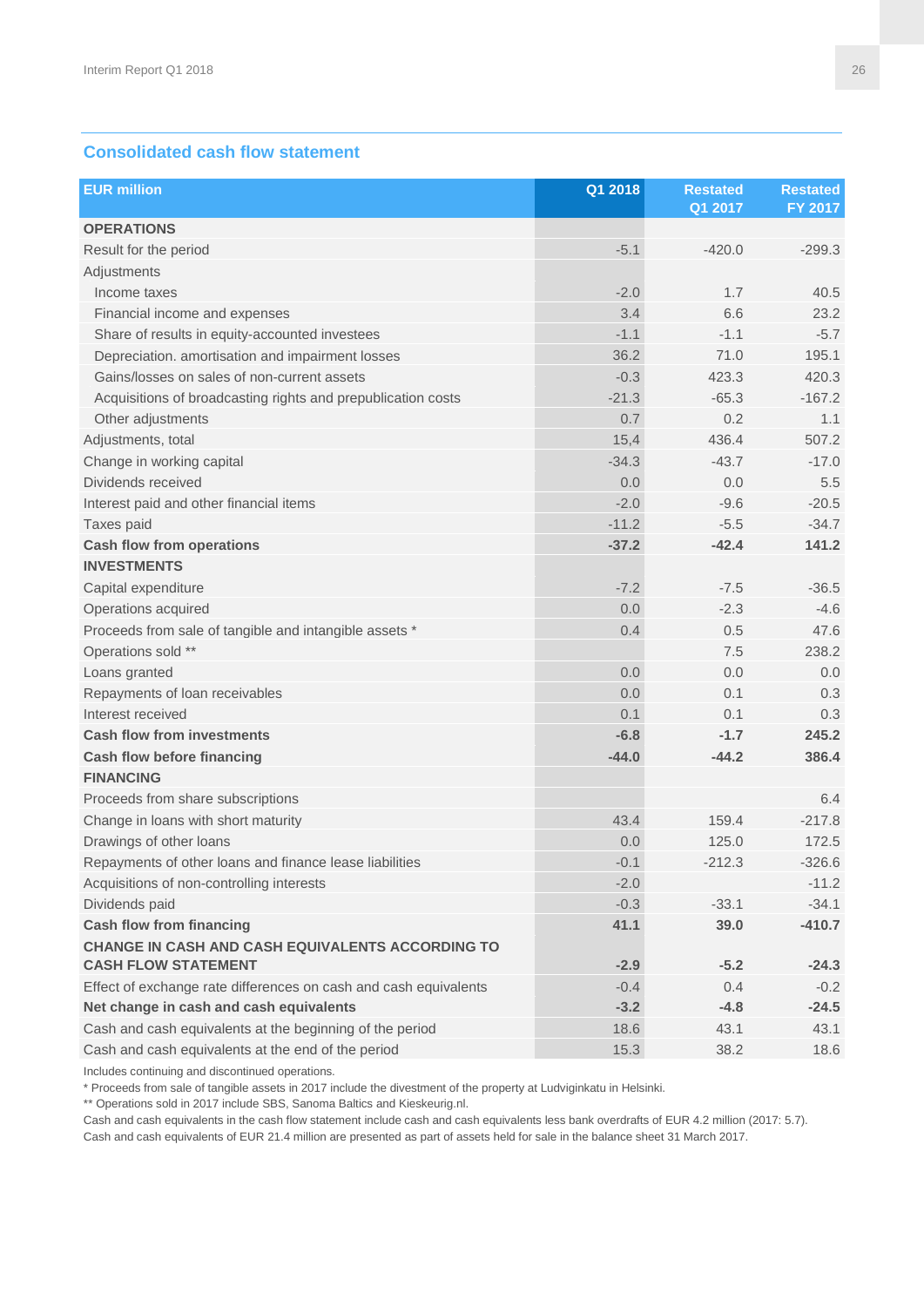## **Segment information**

In connection with the SBS divestment, Sanoma decided to change its segment reporting. Therefore, Sanoma now reports three operating segments, i.e. its three strategic business units Sanoma Media Finland, Sanoma Media BeNe and Sanoma Learning. This is aligned with the way Sanoma manages the businesses.

Sanoma Media Finland is the leading multi-channel media company in Finland with a portfolio of magazines, newspapers, TV, radio, online and mobile channels. Sanoma Media BeNe includes the Dutch consumer media operations (magazines, Events, custom media, websites and apps) and press distribution business Aldipress. Sanoma Learning is a leading European provider of multi-channel learning solutions. Learning's main markets are Poland, the Netherlands, Finland, Belgium and Sweden. Discontinued operations include Belgian women's magazine portfolio, which Sanoma intends to divest during Q3 2018. In addition to the Group eliminations, the column unallocated/eliminations includes non-core operations, head office functions, real estate companies as well as items not allocated to segments. Segment assets do not include cash and cash equivalents, interest-bearing receivables, tax receivables or deferred tax receivables. Transactions between segments are based on market prices.

In accordance with IFRS 15, a disaggregation of revenue needs to be presented, reflecting how the nature, amount timing and uncertainty of revenues are affected by economic factors. Sanoma considers that this should be assessed in conjunction with other information that is disclosed in the interim report. The SBU information in the text part includes a revenue split per category (both print/non-print and subscription/single copy/advertising for Media BeNe and Media Finland) and per country for Learning. In conjunction with the segment information as well as the risks described in the 'significant near-term risks and uncertainties' paragraph the impact of economic factors is considered sufficiently reflected.

| <b>EUR</b> million                                     | <b>Media</b><br><b>Finland</b> | <b>BeNe</b> | <b>Media Learning</b> | Unallocated/<br>eliminations | operations    | <b>Continuing Discontinued Eliminations</b><br>operations |        | <b>Total</b>     |
|--------------------------------------------------------|--------------------------------|-------------|-----------------------|------------------------------|---------------|-----------------------------------------------------------|--------|------------------|
| External net sales                                     | 136.9                          | 95.8        | 28.9                  |                              | 261.6         | 17.7                                                      |        | 279.3            |
| Internal net sales                                     | 0.1                            |             | 0.0                   | $-0.1$                       |               | 0.2                                                       | $-0.2$ |                  |
| Net sales, total                                       | 137.0                          | 95.8        | 28.9                  | $-0.1$                       | 261.6         | 17.9                                                      | $-0.2$ | 279.3            |
| <b>EBIT</b>                                            | 11.6                           | 16.9        | $-18.4$               | $-1.7$                       | 8.4           | $-12.2$                                                   |        | $-3.8$           |
| <b>Operational EBIT</b>                                | 13.1                           | 14.9        | $-18.0$               | $-1.7$                       | 8.2           | 1.8                                                       |        | 10.0             |
| Share of results in<br>associated<br>companies         | 0.1                            |             |                       |                              | 0.1           |                                                           |        | 0.1              |
| Financial income                                       |                                |             |                       | 1.2                          | 1.2           |                                                           |        | 1.2              |
| Financial<br>expenses<br><b>Result before</b><br>taxes |                                |             |                       | $-4.5$                       | $-4.5$<br>5.1 | $-12.2$                                                   |        | $-4.5$<br>$-7.1$ |
| <b>Segment assets</b>                                  | 230.6                          | 744.3       | 673.9                 | $-127.2$                     | 1,521.6       | 1.6                                                       |        | 1,523.2          |

#### **Segment information 1 January – 31 March 2018**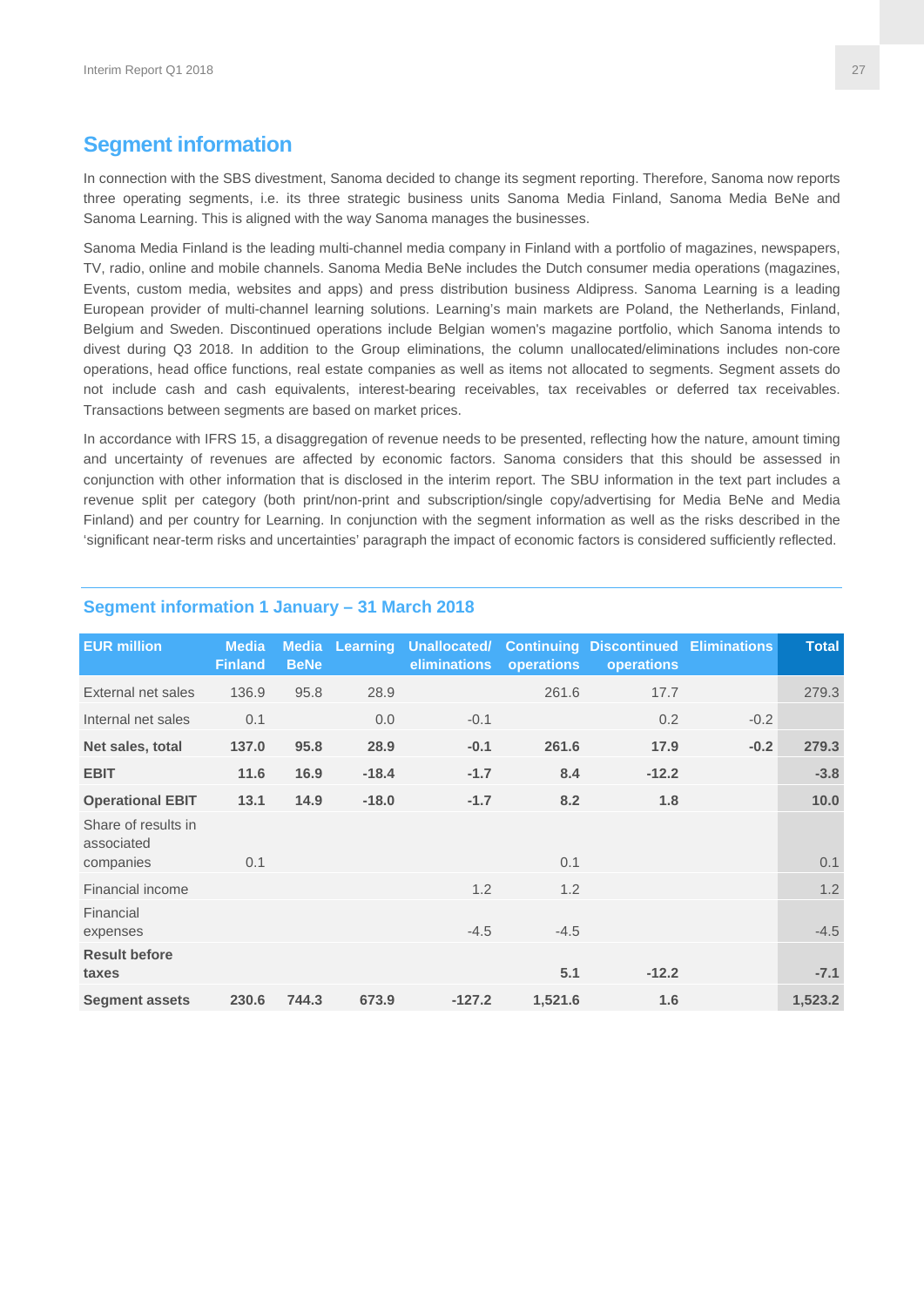| <b>EUR million</b>                             | <b>Media</b><br><b>Finland</b> | <b>Media</b><br><b>BeNe</b> | Learning | Unallocated/<br>eliminations | operations | <b>Continuing Discontinued Eliminations</b><br>operations |        | <b>Total</b> |
|------------------------------------------------|--------------------------------|-----------------------------|----------|------------------------------|------------|-----------------------------------------------------------|--------|--------------|
| External net sales                             | 144.1                          | 149.5                       | 36.2     |                              | 329.8      | 19.1                                                      |        | 348.9        |
| Internal net sales                             | 0.1                            |                             |          | $-0.1$                       |            | 0.2                                                       | $-0.2$ |              |
| Net sales, total                               | 144.1                          | 149.5                       | 36.2     | $-0.1$                       | 329.8      | 19.3                                                      | $-0.2$ | 348.9        |
| <b>EBIT</b>                                    | 19.6                           | $-408.4$                    | $-11.4$  | $-11.8$                      | $-412.1$   | 0.4                                                       |        | $-411.7$     |
| <b>Operational EBIT</b>                        | 19.0                           | 8.9                         | $-10.9$  | $-1.9$                       | 15.2       | 0.4                                                       |        | 15.5         |
| Share of results in<br>associated<br>companies | 0.0                            | 0.0                         |          |                              | 0.1        |                                                           |        | 0.1          |
| Financial income                               |                                |                             |          | 4.7                          | 4.7        | 0.0                                                       | 0.0    | 4.7          |
| Financial<br>expenses                          |                                |                             |          | $-11.3$                      | $-11.3$    |                                                           | 0.0    | $-11.3$      |
| <b>Result before</b><br>taxes                  |                                |                             |          |                              | $-418.7$   | 0.4                                                       |        | $-418.2$     |
| <b>Segment assets</b>                          |                                | 251.4 1,290.0               | 520.6    | 42.1                         |            |                                                           |        | 2,104.0      |

## **Segment information 1 January – 31 March 2017 (Restated)**

## **Changes in property, plant and equipment**

| <b>EUR million</b>                             | 31 Mar 2018 | 31 Mar 2017 | 31 Dec 2017 |
|------------------------------------------------|-------------|-------------|-------------|
| Carrying amount at the beginning of the period | 44.7        | 57.8        | 57.8        |
| <b>Increases</b>                               | 2.0         | 1.0         | 8.7         |
| Decreases                                      | $-0.2$      | $-0.3$      | $-3.3$      |
| Disposal of operations                         |             |             | $-2.7$      |
| Depreciation for the period                    | $-3.1$      | $-3.9$      | $-14.2$     |
| Impairment losses for the period               |             |             | $-3.0$      |
| Transfer to assets classified as held for sale |             | $-2.4$      |             |
| Exchange rate differences and other changes    | 0.1         | 0.7         | 1.4         |
| Carrying amount at the end of the period       | 43.4        | 52.8        | 44.7        |

The Group had no commitments for acquisition of property, plant and equipment at the end of the reporting period or in the comparative period.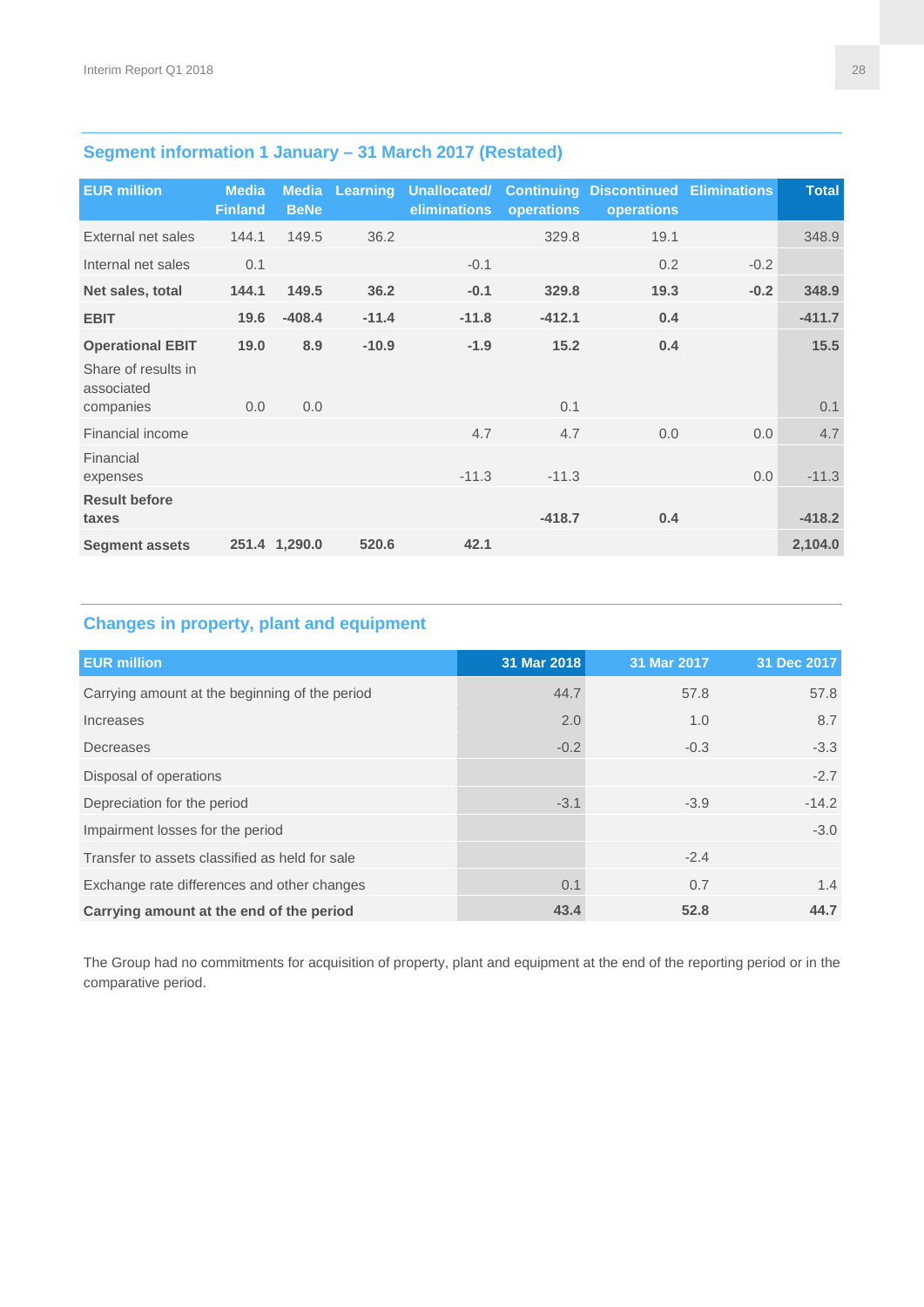#### **Effect of acquisitions on the consolidated balance sheet**

| <b>EUR million</b>                    | Q1 2018 | <b>FY 2017</b> |
|---------------------------------------|---------|----------------|
| Acquisition cost                      | 2.0     | 16.9           |
| Fair value of acquired net assets     |         | $-2.8$         |
| Book value of the acquired interest   | $-0.4$  | $-2.6$         |
| Recognised in equity                  | $-1.6$  | $-11.4$        |
| <b>Goodwill from the acquisitions</b> |         | 0.1            |

## **Discontinued operations in 2018**

On 16 January 2018, Sanoma announced an intention to divest its Belgian women's magazine portfolio to Roularta Media Group by the end of the second quarter of 2018. The operations were reclassified as discontinued operations. The income statement and cash flow statement are presented in the following two tables.

#### **Income Statement of discontinued operations**

| <b>EUR million</b>                                 | Q1 2018 | Q1 2017 |
|----------------------------------------------------|---------|---------|
| <b>Net sales</b>                                   | 17.9    | 19.3    |
| Other operating income                             | 3.7     | 0.0     |
| Materials and services                             | $-7.4$  | $-8.2$  |
| Employee benefit expenses                          | $-20.9$ | $-3.6$  |
| Other operating expenses                           | $-5.5$  | $-6.7$  |
| Depreciation, amortisation and impairment losses   | 0.0     | $-0.3$  |
| <b>EBIT</b>                                        | $-12.2$ | 0.4     |
| Financial income                                   |         | 0.0     |
| Financial expenses                                 | 0.0     | 0.0     |
| <b>Result before taxes</b>                         | $-12.2$ | 0.4     |
| Income taxes                                       | 3.6     | $-0.2$  |
| Result for the period from discontinued operations | $-8.7$  | 0.2     |

Result for the period from discontinued operations include restructuring provision of EUR 17.2 million.

#### **Cash flow related to discontinued operations**

| <b>EUR million</b>         | Q1 2018 | Q1 2017 |
|----------------------------|---------|---------|
| Cash flow from operations  | $-0.9$  | $-2.5$  |
| Cash flow from investments | 0.5     | 1.9     |
| Cash flow from financing   |         |         |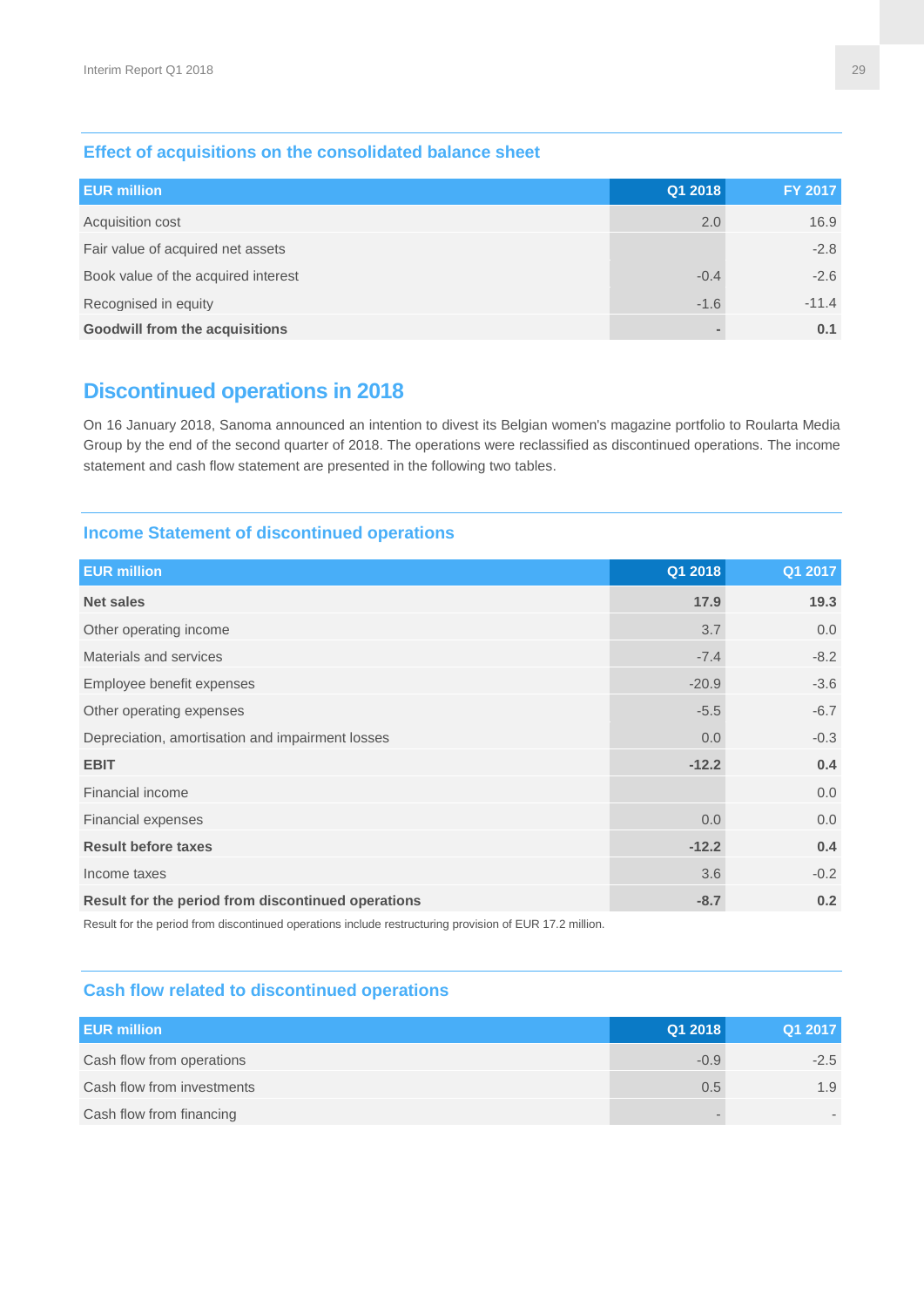#### **Contingent liabilities**

| <b>EUR million</b>                       | 31 Mar 2018 | 31 Mar 2017 | 31 Dec 2017 |
|------------------------------------------|-------------|-------------|-------------|
| <b>Contingencies for own commitments</b> |             |             |             |
| Pledges                                  | 1.5         | 2.4         | 1.5         |
| Other items                              | 15.0        | 25.0        | 24.7        |
| Total                                    | 16.5        | 27.4        | 26.2        |
| <b>Other commitments</b>                 |             |             |             |
| Operating lease liabilities              | 255.1       | 290.9       | 249.4       |
| Royalties                                | 5.7         | 12.6        | 7.8         |
| Other items                              | 50.5        | 69.4        | 49.3        |
| Total                                    | 311.4       | 373.0       | 306.4       |
| <b>Total</b>                             | 327.8       | 400.4       | 332.6       |

At the end of the reporting period, the commitments for acquisition of intangible assets (film and TV broadcasting rights included) were EUR 18.9 million (2017: 136.7).

#### **Derivative instruments**

| <b>EUR million</b>                                  | 31 Mar 2018 | 31 Mar 2017 | 31 Dec 2017 |
|-----------------------------------------------------|-------------|-------------|-------------|
| <b>Fair values</b>                                  |             |             |             |
| Interest rate derivatives (incl. accrued interests) |             |             |             |
| Interest rate swaps                                 |             | $-0.3$      |             |
| <b>Currency derivatives</b>                         |             |             |             |
| Forward contracts (positive fair values)            | 0.1         | 3.8         | 1.1         |
| Forward contracts (negative fair values)            | $-0.6$      | $-0.8$      | $-1.7$      |
| <b>Nominal values</b>                               |             |             |             |
| Interest rate derivatives                           |             |             |             |
| Interest rate swaps                                 |             | 100.0       |             |
| <b>Currency derivatives</b>                         |             |             |             |
| Forward contracts                                   | 43.9        | 80.7        | 66.4        |

The fair value of the foreign currency forward contracts is determined using forward exchange market rates at the balance sheet date. The fair value of the interest rate swaps is calculated as the present value of the estimated future cash flows.